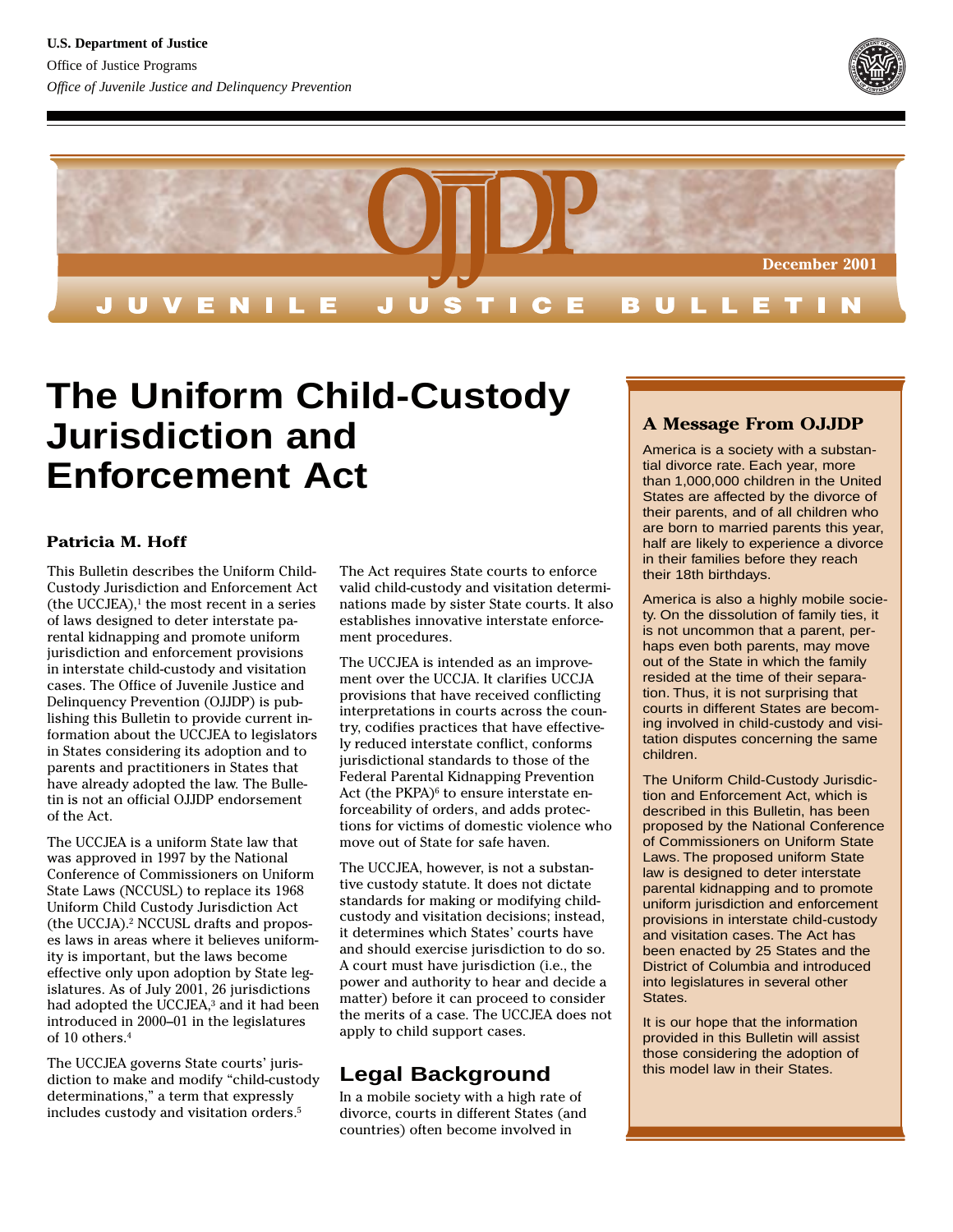child-custody and visitation disputes concerning the same child. When families are intact, children generally live in one or more States with both parents. After a family breakup, one parent may move with a child to another State, often to pursue a job opportunity or a new relationship or to return to extended family. The other parent may remain in the original State or move to another State. Additional moves may occur over time, possibly to different States, back to the family's original State, or out of the country.

Interstate and international moves involving children raise challenging legal questions as to which State (or country) has and should exercise jurisdiction to make an initial child-custody determination or modify an existing custody order. Questions also arise as to whether a custody determination made in one State (or country) is enforceable in another State and, if so, what procedures are available to secure enforcement.

States and Congress have responded to these issues by enacting laws (i.e., the UCCJA and the PKPA) that regulate courts' jurisdiction to make and modify custody and visitation determinations and that dictate the interstate effect such determinations are to be given in sister States. Other laws that affect child custody and visitation have also been enacted. In fact, it was this veritable alphabet soup of laws—the UCCJA, the PKPA, the Violence Against Women Act (the VAWA),<sup>7</sup> the Hague Convention on the Civil Aspects of International Child Abduction (the Hague Convention),8 and the International Child Abduction Remedies Act (the ICARA)9 that prompted NCCUSL in 1997 to draft an improved child-custody jurisdiction and enforcement statute. To understand the new law, it is helpful to examine the legal backdrop against which the UCCJEA was developed.

#### **The Uniform Child Custody Jurisdiction Act**

**Overview.** Before 1968, State courts throughout the United States could exercise jurisdiction over a child-custody case based on a child's presence in the State. Courts also freely modified sister States' orders because U.S. Supreme Court rulings had never settled the question of whether the Full Faith and Credit clause of the U.S. Constitution applied to custody decrees.10 This legal climate fostered child abduction and forum shopping: Because parents with physical possession of a

child could choose the forum that would decide custody, parents had a legal incentive to abduct children. For example, a parent could take a child to a State to which the child had no previous ties and a court in that State could exercise jurisdiction and make or modify a custody determination. Abducting parents benefited under this system, but their "seize and run"11 tactics exacted a heavy toll on children and the judicial system. Children's lives were disrupted, and judicial resources were squandered as courts in numerous States often heard custody cases regarding the same children.

Given the interstate nature of the problem, an interstate solution was needed. NCCUSL responded in 1968 with the UCCJA, which governed the existence and exercise of jurisdiction in initial childcustody determinations and cases involving modification of existing orders. The law also required States to enforce and not modify sister States' orders. The new requirements were intended to remove parents' legal incentive to abduct children in search of a friendly forum that would make an initial custody order or modify an existing order.

The UCCJA based jurisdiction on a child's close affiliation with a State. Specifically, it established four jurisdictional grounds:

- ◆ Home State (reserved for the State in which the child has lived for at least 6 months preceding commencement of the action).
- ◆ Significant connection (exists when a State has substantial evidence about a child as a result of the child's significant connections to that State).
- ◆ Emergency (governs situations such as abandonment or abuse that require immediate protective action).
- Vacuum (applies when no other jurisdictional basis exists).

Except in emergency cases, the UCCJA eliminated a child's physical presence in a State as grounds for exercising jurisdiction. As a result, a court could no longer base jurisdiction solely on a child's presence in the State, nor would a child's absence from the State necessarily deprive the court of jurisdiction. Under the UCCJA's extended home State rule, a leftbehind parent could petition for custody in the child's home State even after an abduction. The UCCJA also required States to enforce and not modify valid custody and visitation orders made by sister States.

**Unresolved problems.** Although the UCCJA was a major improvement over pre-1968 law governing jurisdiction in child-custody cases, some problems remained. The law did not eliminate the possibility of two or more States having concurrent jurisdiction (e.g., based on home State and significant connection jurisdiction), and the statute's prohibition against simultaneous proceedings was not routinely effective in preventing courts in different States from exercising jurisdiction and issuing conflicting custody orders. In addition, contrary to the restrictive interpretation of emergency jurisdiction intended by the drafters, some judges used this basis of jurisdiction to provide permanent relief, rather than to temporarily address an urgent problem until the court with regular jurisdiction could act. Jurisdictional conflicts also continued in modification cases. For instance, when a child moved from his or her original home State and established a new home State, courts in both States frequently asserted jurisdiction to modify an existing order. This overlap often led to conflicting custody orders and uncertainty for children and parents.

Although the UCCJA obligated courts to enforce and not modify custody orders of sister States, it did not provide enforcement procedures to carry out this requirement. Litigants were left to discover local enforcement procedures on their own, and such procedures varied considerably across the country (e.g., contempt proceedings, motions to enforce, motions to grant full faith and credit, and *habeas corpus* proceedings). The variety of State enforcement procedures delayed enforcement (sometimes to the point of denying relief, as in the case of weekend visitation interference), added costs (due to multistate variations and practices), made outcomes unpredictable, and sometimes allowed local courts to modify out-of-State orders, contrary to the UCCJA's intent.

In addition, States passed the UCCJA with variations in the language. For instance, four States omitted section 23, which extends the principles of the Act to custody orders made in other countries. The variety undermined the uniform interpretation and application of the law across the country and created loopholes that led to the issuance of conflicting custody orders. (These and other problems with the UCCJA were documented by the Obstacles to the Recovery and Return of Parentally Abducted Children Project,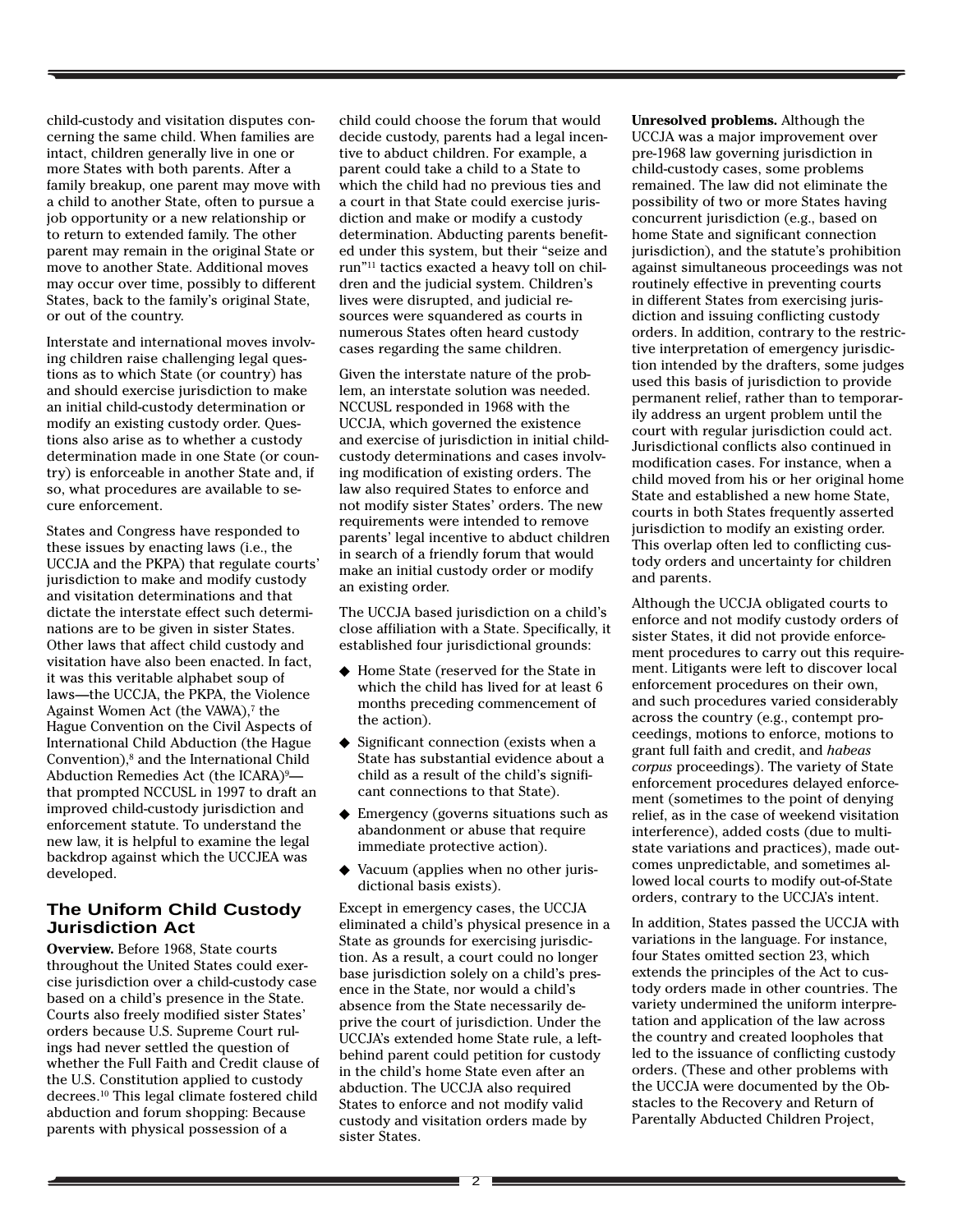which was carried out by the American Bar Association Center on Children and the Law pursuant to a cooperative agreement with OJJDP.12) Although every State eventually enacted the UCCJA, the handful of States that were slow to do so became magnets for forum-shopping parents.

#### **The Parental Kidnapping Prevention Act**

To close existing gaps and bring greater uniformity to interstate child-custody practice, Congress in 1980 enacted the PKPA, which requires State courts to:

- ◆ Enforce and not modify (i.e., grant full faith and credit to) custody and visitation determinations made by sister States consistently with the PKPA, unless the original State no longer has, or has declined to exercise, jurisdiction.<sup>13</sup>
- ◆ Defer to the "exclusive, continuing jurisdiction" (see below) of the decree State as long as that State exercised jurisdiction consistently with the PKPA when it made its determination, has jurisdiction under its own law, and remains the residence of the child or any contestant.14 ("Contestant" is defined as a person, including a parent, who claims a right to custody or visitation rights with respect to a child.)
- ◆ Refrain from exercising jurisdiction while another State is exercising jurisdiction over a matter consistently with the PKPA.15
- ◆ Ensure that the following persons are provided reasonable notice and opportunity to be heard: contestants, any parent whose parental rights have not been terminated, and any person who has physical custody of the child.16

State courts that exercise jurisdiction consistently with the criteria in the PKPA are entitled as a matter of Federal law to have their custody and visitation orders given full faith and credit in sister States. These courts also have exclusive, continuing jurisdiction to modify their own orders under circumstances stipulated in the law.

The PKPA's jurisdictional criteria resemble those of the UCCJA, but there are significant differences. PKPA jurisdictional provisions are discussed in the sections that follow.

**Home State priority.** The PKPA prioritizes home State jurisdiction in initial custody cases.17 Whereas two States may have jurisdiction over a case under the UCCJA

(e.g., one may have home State and another significant connection jurisdiction), the PKPA gives priority to home State jurisdiction. This priority is intended to limit jurisdiction in initial custody cases to one State, the child's home State. The PKPA's home State priority is designed to prevent a significant connection State from exercising jurisdiction over a matter when the child who is the subject of the proceeding has a "home State."

**Exclusive, continuing jurisdiction.** Exclusive, continuing jurisdiction under the PKPA protects an original decree State's jurisdiction to modify its own order. This protection addresses an ambiguity in the UCCJA's modification section that some courts have interpreted as allowing a child's new home State to exercise modification jurisdiction even when the decree State (i.e., the child's former home State) could still exercise jurisdiction on significant connection grounds. Under the PKPA, the original home State has exclusive, continuing jurisdiction to modify its own order to the exclusion of all other States, including the child's new home State—assuming that the original home State has jurisdiction under State law (e.g., significant connection) and that at least one parent or the child continues to live there. Moreover, every State, including a significant connection State, must grant full faith and credit to the home State's order.

**Unresolved problems.** The PKPA did not solve all of the problems it targeted, partly because of some confusion about its relationship to the UCCJA and the inconsistencies between the two laws and partly because many lawyers and judges ignored the PKPA or were unaware of its impact on UCCJA practice. These problems and inconsistencies are documented in the *Obstacles Project Final Report.*<sup>18</sup>

#### **Other Relevant Federal Laws**

Some laws enacted after the UCCJA added a Federal dimension to interstate and international child-custody practices that was unforeseen by the drafters of the UCCJA in 1968 (but which was considered by drafters of the UCCJEA in 1997). In addition to the PKPA, these Federal laws include the Full Faith and Credit provisions of the VAWA, enacted in 1994; the Hague Convention, ratified in 1986; and the ICARA, enacted in 1988.19

**The VAWA.** In recognition of the fact that domestic violence victims often leave the State where they were abused and need continuing protection in their new locations, the VAWA provides, among other things, for interstate enforcement of protection orders. Custody provisions incorporated into protection orders, however, are not governed by the VAWA.20 These provisions are "custody determinations," subject to the PKPA and State law governing jurisdiction in child-custody cases.

Neither the PKPA nor the UCCJA explicitly addresses the key concerns of domestic violence victims who must litigate child custody interstate. The UCCJEA, however, addresses these concerns with a number of provisions. For instance, it protects against disclosure of a victim's address, expands emergency jurisdiction to cases in which a parent or sibling is at risk, and requires courts to consider family abuse in their "inconvenient forum" analysis.

#### **The Hague Convention and the ICARA.**

The Hague Convention<sup>21</sup> and the Federal statute that implements it (the ICARA)<sup>22</sup> deal with international wrongful removal and retention of children. The Hague Convention establishes administrative and judicial mechanisms to expedite the return of children (usually to their country of habitual residence) who have been abducted or wrongfully retained and to facilitate the exercise of visitation across international borders. Under the Hague Convention, children who are wrongfully removed from or retained in a contracting State (i.e., a country that is party to the Convention) are subject to prompt return. The UCCJEA specifically provides for the enforcement of Hague Convention return orders and authorizes public officials to locate and secure the return of children in Hague Convention cases. The UCCJEA contains other provisions that clarify when foreign custody determinations (from Hague and non-Hague countries) are entitled to enforcement and when courts in the United States must defer to the custody jurisdiction of a foreign court.

# **Rationale Underlying the UCCJEA**

Custody contestants have sometimes exploited jurisdictional ambiguities to draw out litigation, secure conflicting custody orders, and delay (or deny) enforcement of valid custody and visitation orders. In these instances, resources that could have been used to help children were instead spent on multistate litigation.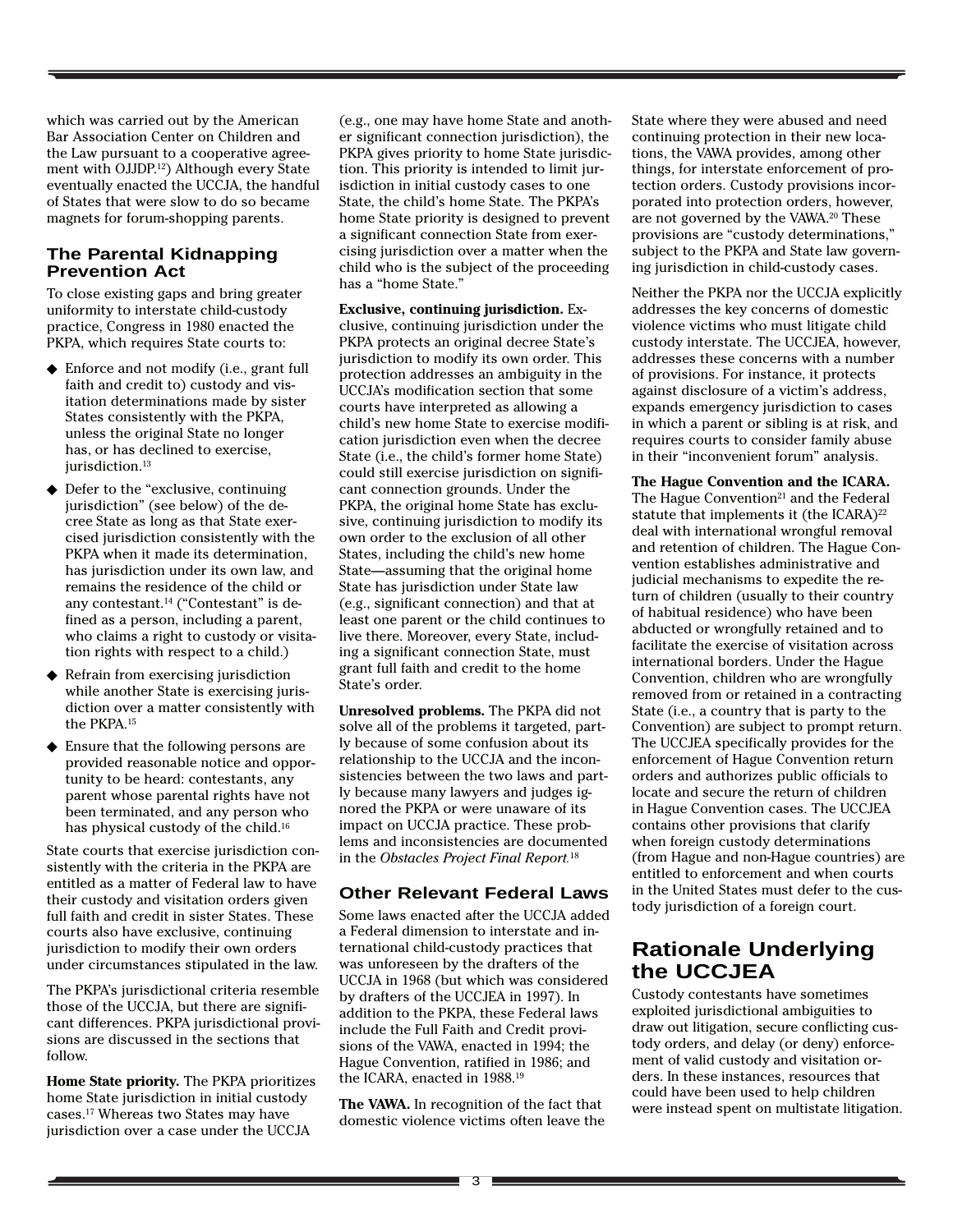Eliminating such contentious multistate litigation of custody is one of the stated purposes<sup>23</sup> of the UCCJA, which is intended to:

(1) avoid jurisdictional competition and conflict with courts of other states in matters of child custody which have in the past resulted in the shifting of children from state to state with harmful effects on their well-being . . . [and] (4) discourage continuing controversies over child custody in the interest of greater stability of home environment and of secure family relationships for the child.

Parents bent on "winning" an interstate custody case (or ensuring that the other parent "loses") sometimes employ tactics that may hurt children in the process. Ironically, some parents lose sight of their children when fighting for the right to keep them. In a particularly egregious case,24 for example, after 3 years of litigation in Indiana that should have resulted in a child's immediate return to her mother (pursuant to an Indiana order enforcing a Hawaiian order), a juvenile court intervened at the last minute and ordered the child detained for a mental examination. The father's attorney had orchestrated a CHINS (Child In Need of Services) proceeding in juvenile court to prevent the child's return to her mother. The case remains a strong reminder of the need for a custody jurisdiction statute that clearly specifies the proceedings to which it applies, restricts the use of emergency jurisdiction, and establishes enforcement procedures that are expeditious, sure, and predictable. The UCCJEA accomplishes these objectives.

Protracted custody litigation and conflicting orders not only undermine a child's sense of stability; they also raise the possibility of criminal liability for either or both of the child's parents, who may face charges in one State when complying with the order of another. *California* v. *Superior Court of California, San Bernardino County* (*Smolin et al.*),25 exemplifies this predicament. In this case, the U.S. Supreme Court refused to block a California father's extradition to Louisiana, where he was charged with simple kidnapping. The criminal charges stemmed from the father's "selfhelp" recovery of his children from Louisiana, where they had moved with their mother. The father argued that he could

not be charged with simple kidnapping under Louisiana law (and thus should not be extradited) because he was the lawful custodian of the children pursuant to a California custody order that was entitled under the PKPA to full faith and credit in Louisiana. The Supreme Court, however, held that under the Uniform Criminal Extradition Act, 18 U.S.C. § 3182, the place for the father to assert his defenses to the criminal charge (however meritorious) was Louisiana, not California.

The UCCJEA's enforcement mechanisms authorize public officials to assist in expedited enforcement proceedings and allow for an abbreviated, court-assisted registration process. In doing so, these mechanisms should considerably reduce selfhelp recoveries, which can be emotionally and physically injurious to children and legally problematic for parents.

# **UCCJEA Highlights**

This section provides a brief overview of the UCCJEA's jurisdiction and enforcement provisions. The cases to which the UCCJEA applies and the law's jurisdiction and enforcement provisions are described in detail in the next sections of this Bulletin.

### **Jurisdiction: Articles 1 and 2**

The UCCJEA is a complete replacement for the UCCJA. Articles 1 and 2 of the UCCJEA contain jurisdictional rules that essentially bring the UCCJA into conformity with the PKPA. Modeling the UCCJEA's jurisdictional standards on the PKPA's standards is intended to produce custody determinations that are entitled under Federal law to full faith and credit in sister States. The UCCJEA also addresses the practice and interpretation problems described earlier in this Bulletin and brings the law into harmony with the VAWA and the Hague Convention.

Under articles 1 and 2, the UCCJEA, among other things:

- ◆ Applies to a range of proceedings in which custody or visitation is at issue.26
- ◆ Grants priority to home State jurisdiction.<sup>27</sup>
- ◆ Preserves exclusive, continuing jurisdiction in the decree State if that State determines that it has a basis for

exercising jurisdiction. Such jurisdiction continues until the child, his or her parents, and any person acting as the child's parent move away from the decree State.28

- ◆ Authorizes courts to exercise emergency jurisdiction in cases involving family abuse and limits the relief available in emergency cases to temporary custody orders.29
- ◆ Revamps the rules governing inconvenient forum analysis, requiring courts to consider specified factors.30
- ◆ Directs courts to decline jurisdiction created by unjustifiable conduct.31

### **Enforcement: Article 3**

The UCCJEA also establishes uniform procedures for interstate enforcement of childcustody and visitation determinations.

In particular, article 3 of the UCCJEA:

- ◆ Authorizes temporary enforcement of visitation determinations.32
- ◆ Creates an interstate registration process for out-of-State custody determinations.<sup>33</sup>
- ◆ Establishes a procedure for speedy interstate enforcement of custody and visitation determinations.34
- ◆ Authorizes issuance of warrants directing law enforcement to pick up children at risk of being removed from the State.<sup>35</sup>
- ◆ Authorizes public officials to assist in the civil enforcement of custody determinations and in Hague Convention cases.36

# **Applicability of the UCCJEA**

### **Covered Proceedings**

The UCCJEA applies to a variety of proceedings.37 Specifically, courts in UCCJEA States must comply with the statute when custody and visitation issues arise in proceedings for divorce, separation, neglect, abuse, dependency, guardianship, paternity, termination of parental rights, and protection from domestic violence. The UCCJEA does not apply to child support proceedings<sup>38</sup> or adoption cases.<sup>39</sup> Identifying the specific proceedings to which the UCCJEA is applicable clarifies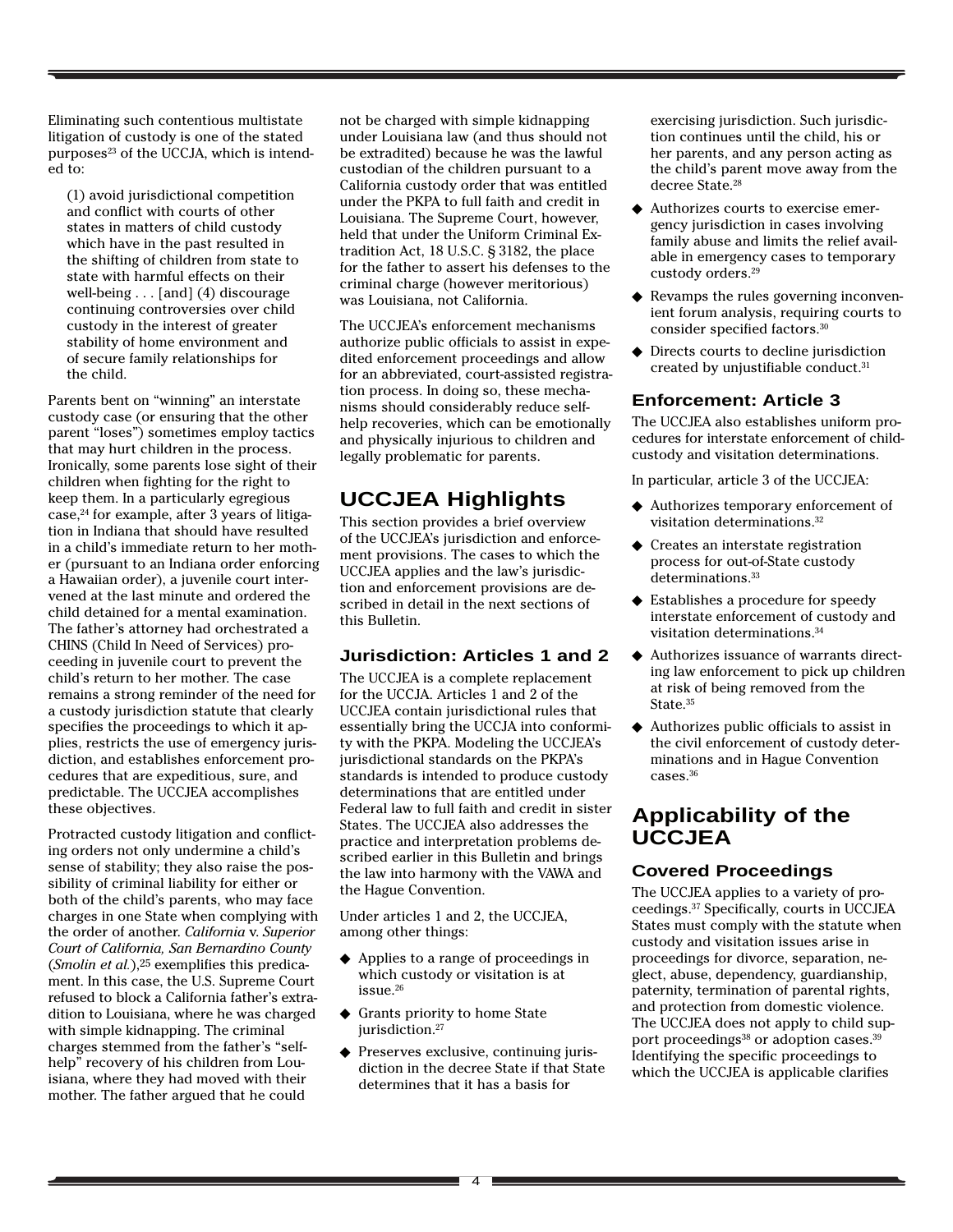when courts must conform to the UCCJEA, which should minimize the likelihood that more than one State will take jurisdiction over the same matter.

#### **Initial and Modification Determinations**

The UCCJEA governs courts' jurisdiction to issue permanent, temporary, $40$  initial, and modification orders. The rules that govern courts' jurisdiction to make an initial custody determination differ from those governing jurisdiction to modify an existing order. The type of custody proceeding determines which rules apply and whether a court has the authority to act.

#### **Foreign Custody Orders and Proceedings**

The UCCJEA requires State courts to recognize and enforce custody determinations made by foreign courts under factual circumstances that substantially conform with the UCCJEA's jurisdictional standards and to defer to foreign courts as if they were State courts.<sup>41</sup> However, State courts need not apply the Act (i.e., enforce a foreign court order or defer to a foreign court's jurisdiction) if the child-custody law of the foreign country violates fundamental principles of human rights. This language is derived from article 20 of the Hague Convention. According to the U.S. Department of State's legal analysis of the Convention, the "human rights/ fundamental freedoms" defense to return may be invoked "on the rare occasion that return of a child would utterly shock the conscience of the court or offend all notions of due process."42

### **Tribal Court Orders and Proceedings**

The UCCJEA does not apply to custody proceedings concerning American Indian children to the extent that such proceedings are governed by the Indian Child Welfare Act, 25 U.S.C. § 1901 *et seq*. <sup>43</sup> Childcustody proceedings in State courts that involve tribal-State jurisdictional disputes are subject to the UCCJEA only if the State has enacted optional sections 104(b) and (c) of the UCCJEA, which require State courts to treat tribes as if they were States and tribal court custody proceedings as if they were court proceedings of sister States and to enforce tribal court custody orders.

# **Jurisdictional Provisions of the UCCJEA**

There are two requirements under the UCCJEA for making or modifying a custody determination: (1) the court must have a basis of jurisdiction under the Act (i.e., subject-matter jurisdiction), and (2) the parties must be given notice and opportunity to be heard. Personal jurisdiction over a party or child—based on physical presence in or minimum contacts with the State—is not required. Moreover, a court that has personal jurisdiction over a party or child cannot adjudicate custody unless it has a basis for exercising jurisdiction under the Act.<sup>44</sup>

The UCCJEA's jurisdictional provisions vary, based on whether a case involves an initial custody or visitation determination or modification of an existing order. This section describes the UCCJEA's jurisdictional provisions and provides examples that illustrate the intended effect of many of these provisions. It also describes two grounds on which courts may decline to exercise jurisdiction under the UCCJEA and includes examples of each.

### **Initial Jurisdiction**

The UCCJEA establishes four bases for initial jurisdiction—home State, significant connection, more appropriate forum, and vacuum jurisdiction. It also authorizes courts to issue temporary relief on emergency grounds. These jurisdictional bases are discussed in the sections that follow.

**Home State jurisdiction.** The UCCJEA gives home State jurisdiction priority in initial child-custody proceedings. In doing so, the Act conforms to the PKPA and rejects the UCCJA's coequal treatment of home State and significant connection jurisdiction. Only in cases in which a child has no home State or the home State declines jurisdiction may another court exercise significant connection jurisdiction. This change is intended to significantly reduce the number of situations in which more than one State has jurisdiction over a child-custody matter. In turn, the incidence of conflicting custody orders being issued by courts in different States should also decrease.

Under the UCCJEA, a court has home State jurisdiction if it is located in the child's home State (as of the date proceedings are commenced) or if it is located in the State that was the child's home State within 6 months of the proceedings' commencement and the child's parent (or a person acting as his or her parent) continues to live in the State even after the child has been removed. This extended home State rule allows a left-behind parent to commence a custody proceeding within 6 months of a child's removal from the home State.

*Example.* A 2-year-old child, born and raised in Minnesota, is abducted by his mother before either parent has filed for custody. The boy and his mother move to Idaho. The left-behind father may file for an initial custody determination in Minnesota (which has home State jurisdiction) within 6 months of the child's removal. The child's absence from Minnesota does not deprive the State of jurisdiction. If the mother commences a custody proceeding in Idaho while Minnesota is the child's home State under the UCCJEA, the father can seek dismissal of the Idaho proceeding based on lack of jurisdiction. Assuming the notice requirements of section 108 are met, any order the father obtains in Minnesota is entitled to enforcement in Idaho.

**Significant connection jurisdiction.**<sup>45</sup>

When a child has no home State or when a home State declines jurisdiction,<sup>46</sup> another State court may exercise jurisdiction if the child has sufficient ties to the State and substantial evidence concerning the child is available in the State. A child need not be physically present in a State for the State to exercise significant connection jurisdiction. More than one State may have jurisdiction on this basis, but only one State may exercise jurisdiction.47 The statute resolves the conflict in favor of the first-filed proceeding. However, the courts are required to communicate, and the court in the State of the first-filed proceeding may defer to the court in the second State following judicial communication.<sup>48</sup>

*Example.* A father and his child go to visit the child's paternal grandparents in Colorado. The father is reminded of the beauty of the mountains and decides not to return to Iowa, where his marriage had been faltering and his job prospects have dimmed. The family had been living in Iowa for 4 years. Within 2 months of his arrival in Colorado, the father files for custody there on significant connection grounds. The Colorado court lacks jurisdiction and may not proceed to the merits

5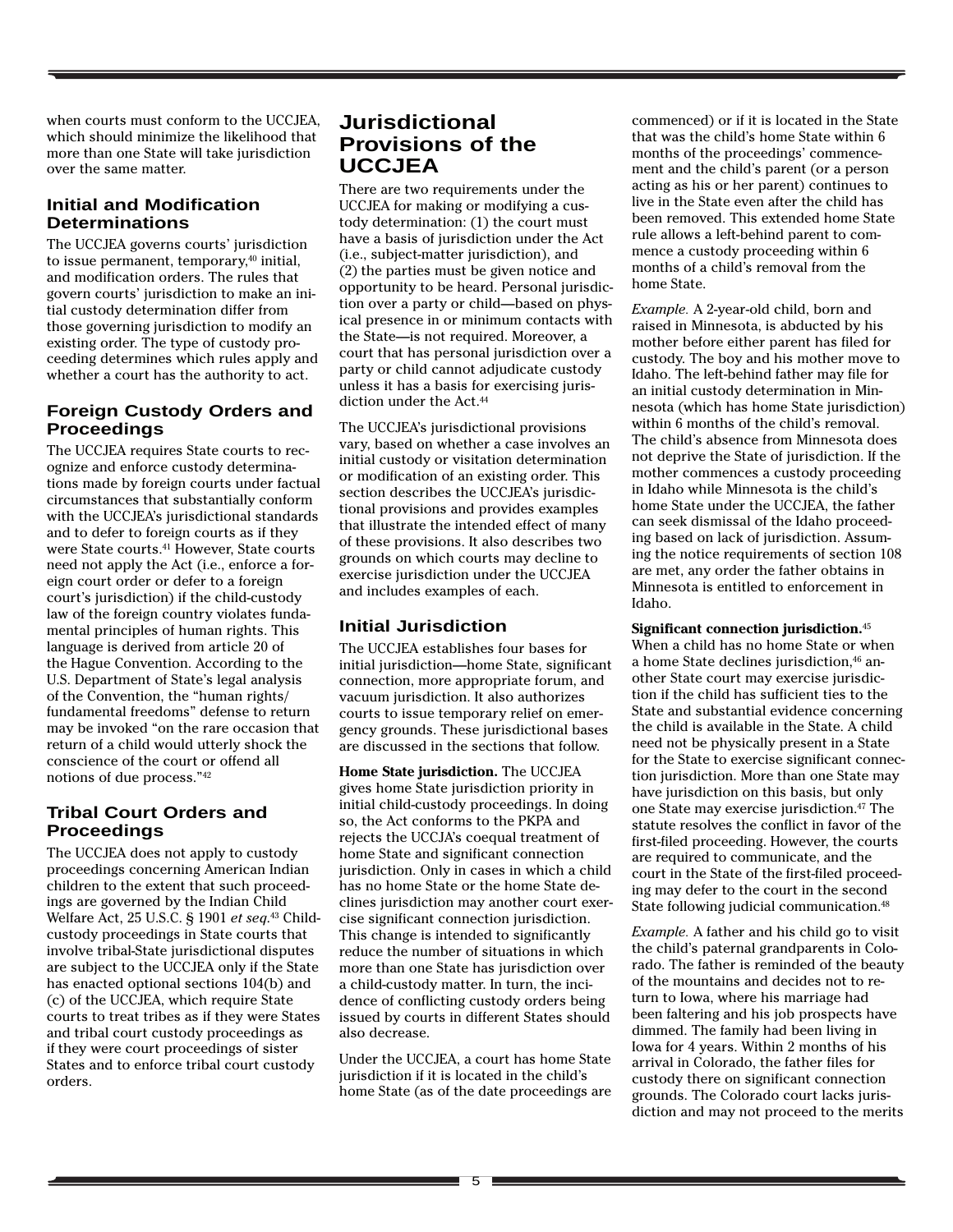of the case unless Iowa, the child's home State, declines jurisdiction in favor of Colorado. However, if the mother does not commence a custody proceeding in Iowa within 6 months of the child's removal, Colorado becomes the child's home State and the Colorado court may then exercise jurisdiction and decide custody.

*Example.* A mother and father are hightech professionals who have moved frequently during the previous several years to work for Internet companies. After 4 months in California, the father leaves the mother and their infant and returns to North Carolina, where the family had lived for 5 months preceding their move to California. The infant has been in daycare and has pediatricians and relatives in both States. The father's cross-country move prompts the couple to assess the viability of their marriage, and they decide to divorce. However, they cannot agree on custody, and the mother and father simultaneously commence separate custody proceedings in California and North Carolina. The parents have not lived in any State long enough for their child to have established a home State. Both California and North Carolina arguably have significant connection jurisdiction, but under the UCCJEA only one of them should exercise it. If a court learns from the required pleadings49 that a proceeding has been commenced in a sister State, the court is required by the UCCJEA to stay its proceeding and communicate with the other court50 to decide which proceeding should continue. If they cannot agree, the court with the first-filed case may move forward and the other court should dismiss its proceeding.

#### **More appropriate forum jurisdiction.**

Under the UCCJEA, a third basis for initial jurisdiction exists when both the home State and significant connection State(s) decline jurisdiction in favor of another, more appropriate State on grounds of inconvenient forum or unjustifiable conduct.<sup>51</sup>

*Example.* The parents of a 10-year-old girl are separated but have not filed for custody. Pursuant to her parents' informal agreement, the girl remains with the father in the District of Columbia, where she goes to school. She spends the majority of her time with a housekeeper because her father is frequently out of town on business. The child spends one weekend a month in West Virginia with her mother. Because the mother works a night shift

involving frequent overtime, many of the girl's weekend visits are spent at the homes of friends in her mother's neighborhood. Both sets of the child's grandparents live in Maryland. The father plans to move to Maryland at the end of the school year so the child can go to her grandparents after school, and he has a contract to purchase a house in Maryland when the school year ends. However, before the move, the father becomes increasingly concerned about the mother's absence during the child's visits. He files for custody in Maryland. Based on these facts, it is conceivable that courts in the District of Columbia (the child's home State) and West Virginia (a significant connection State) might decline jurisdiction in favor of Maryland, the child's soon-to-be home State. A decision to decline jurisdiction is discretionary and fact dependent.

**Vacuum jurisdiction.** Similar to the UCCJA, the UCCJEA provides that if no court has home State, significant connection, or more appropriate forum jurisdiction, an alternate court may fill the vacuum and exercise jurisdiction over an initial custody proceeding.52 This provision would apply to situations in which children fail to remain in any State long enough to form attachments (e.g., homeless children, children of migrant workers or military personnel, or children sent from relative to relative for temporary care).

#### **Temporary emergency jurisdiction.**

Under the UCCJEA, courts have temporary emergency jurisdiction when a child in the State has been abandoned or when emergency protection is necessary because a child—or a sibling or parent of the child—has been subjected to or is threatened with mistreatment or abuse.<sup>53</sup> The UCCJEA narrows the UCCJA's definition of "emergency" by excluding neglect cases—thus bringing it into conformity with the PKPA—while expanding the definition to cover emergencies that put a child's parent or sibling at risk, such as those covered by the VAWA.

Under the UCCJEA, courts may exercise emergency jurisdiction and make temporary orders even if a proceeding has been commenced in another State. Immediate judicial communication is mandatory to resolve the emergency, protect the safety of the parties and the child, and determine how long a temporary order should remain in effect.

Notice and opportunity to be heard must be given<sup>54</sup> for a temporary emergency order to be enforceable in other States pursuant to the UCCJEA and PKPA. At a minimum, both laws require that notice be provided to any parent whose parental rights have not been terminated and to any person with physical custody of the child. Temporary custody or visitation provisions in a protection order that was obtained *ex parte* (i.e., without notice) are unenforceable in sister States under the UCCJEA and the PKPA. These provisions, however, may be enforceable within the issuing State if domestic violence laws or other laws so provide.

The duration of a temporary emergency custody order depends on whether custody has been or is being litigated elsewhere. If there is no prior custody order that is enforceable under the UCCJEA and no proceeding has been commenced in a court with jurisdiction, the temporary emergency custody order becomes a final determination (if it so provides) when the issuing State becomes the child's home State (i.e., in 6 months). Notice must have been given in accordance with the UCCJEA. If a previous order exists and/or a custody proceeding has been commenced in a court with jurisdiction, the temporary emergency custody order must specify an adequate period within which the person seeking emergency relief may obtain a custody order from the other court. The temporary order remains in effect until a custody order is obtained from the other State (within the specified period) or the specified period expires.

*Example.* Following a fight with her husband, a battered wife takes the couple's child from their Texas home to Utah and seeks refuge at a domestic violence shelter. In Utah, the mother files for custody of the child on emergency jurisdiction grounds. She gives her husband the requisite notice, but in the interest of safety, asks the court not to disclose her address to him.55 The child's father does not respond to the suit. The court in Utah grants the mother temporary custody, stipulating that the order will become permanent after 6 months if no proceeding is commenced in Texas, the child's home State. The father, however, commences a custody proceeding in Texas soon after receiving notice of the Utah action. The mother receives notice of the proceeding via her attorney, and she petitions the Texas court to decline jurisdiction in favor of Utah on inconvenient forum grounds.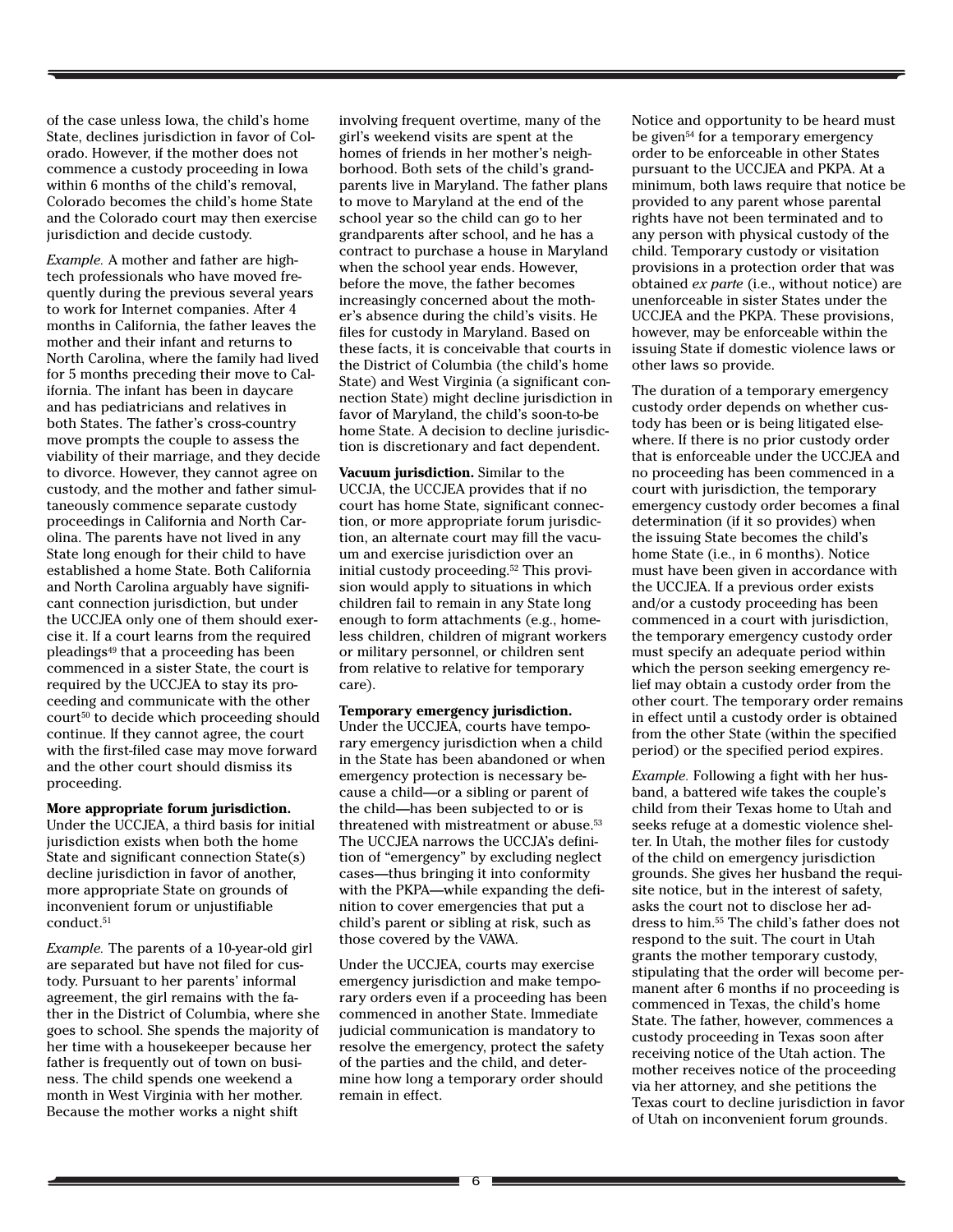The two courts communicate. The Texas court grants the mother's motion on finding that domestic violence has occurred and is likely to continue and that Utah can best protect the mother and child.<sup>56</sup> Following a hearing on the merits in the Utah court, the temporary Utah order is made permanent. The mother is granted custody, and the father is granted limited, supervised visitation.

#### **Modification Jurisdiction**

The UCCJEA addresses courts' jurisdiction to modify existing child-custody or visitation determinations in two complementary sections: section 202 establishes rules of continuing jurisdiction in the decree-granting State, and section 203 governs when another State may modify an existing decree.

**Exclusive, continuing jurisdiction.** The UCCJEA adopted a rule of exclusive, continuing jurisdiction similar to that in the PKPA.57 Under the UCCJEA, an original decree court that exercised jurisdiction consistent with the Act has exclusive, continuing jurisdiction to modify its decree until one of the following occurs:

- ◆ The original decree court loses significant connection jurisdiction.
- ◆ The child, the child's parents, and any person acting as the child's parent no longer live in the State.

Only the decree State may determine whether it has significant connection jurisdiction. That is, a sister State's court may not substitute its judgment on this issue for that of the decree State's court. By contrast, either State court may determine that all parties identified in the statute have left the State.

#### **Jurisdiction to modify determination.**

If an original decree State has exclusive, continuing jurisdiction, no other State may modify the decree State's custody order—even if the child moves and establishes a new home State. (In such a scenario, the noncustodial parent usually remains in the original decree State.) A court in the child's new home State (or any other State) cannot modify the initial decree unless the original decree State loses exclusive, continuing jurisdiction or declines to exercise it on inconvenient forum grounds, and then only if the child's new home State has jurisdiction under the UCCJEA.58 These requirements are intended to eliminate the practice under the UCCJA in which a child's original home

State and new home State both assert modification jurisdiction, which is likely to result in conflicting custody orders and confusion as to which order takes precedence.59 Conflicting orders have also caused many law enforcement officers to refuse help in enforcing an order because of uncertainty as to its validity.

*Example.* Following proceedings in Kansas (the child's home State), the child's father is granted custody. The mother moves to Oklahoma, where the child spends extended visits over summers and holidays. Two years later, when the child reaches school age, the mother refuses to return the child to Kansas at the end of the summer and enrolls the child in an elementary school in Oklahoma. She also files an action in Oklahoma to modify the Kansas order, seeking full custody of the child. The father challenges the Oklahoma court's jurisdiction and moves to dismiss the suit on grounds that Kansas has exclusive, continuing jurisdiction. He also seeks return of the child pursuant to the Kansas order. The father prevails based on the UCCJEA and the PKPA. Both statutes require enforcement of valid orders, and the validity of the Kansas order was uncontested. Oklahoma could not modify the Kansas order because Kansas had exclusive modification jurisdiction.

#### **Declining Jurisdiction**

Under the UCCJEA, a court with initial jurisdiction; exclusive, continuing jurisdiction; or modification jurisdiction may decline to exercise jurisdiction on two grounds: inconvenient forum and unjustifiable conduct.

**Inconvenient forum.** Under section 207 of the UCCJEA, a court may, after taking into account specified factors, determine that another State is better able to decide custody. These factors include whether domestic violence has occurred and, if so, which State can best protect the parties and child; how long the child has lived out of State; where the evidence is located; and which court is most familiar with the case.

*Example.* In the Kansas-Oklahoma example described above, the mother could petition the Kansas court to decline jurisdiction on grounds of inconvenient forum. However, the decision would be at the court's discretion, and the fact that the mother wrongfully withheld the child in Oklahoma might weigh heavily in the court's decision.

**Unjustifiable conduct.** Subject to specific exceptions,<sup>60</sup> section 208 of the UCCJEA requires a court to decline jurisdiction if such jurisdiction was created by the unjustifiable conduct of the party bringing the action. Furthermore, the Act requires the court to assess the wrongdoer necessary and reasonable expenses $61$  unless that party can prove that the assessment would be clearly inappropriate. Although the statute does not define "unjustifiable conduct," examples cited in the accompanying comment to section 208 include wrongful removal, retention, or concealment of a child.

Questions may arise as to how this section of the UCCJEA operates in domestic violence situations. The comment to section 208 explains that if a parent flees with a child to escape domestic violence and in the process violates a joint custody decree, that parent's case should not automatically be dismissed. Instead, an inquiry must be made into whether the flight was justified under the circumstances. The comment goes on to distinguish the case of an abusive parent who seizes a child and flees to another State to establish jurisdiction. In this case, he or she has engaged in unjustifiable conduct and the new State must decline to exercise jurisdiction.

*Example.* Without warning, a father snatches his son from a school bus stop in Arizona. He takes the child to Oregon and keeps their location hidden from the left-behind mother for 10 months. The boy's mother mistakenly believes that she cannot file for custody in Arizona (the child's home State) because the child is no longer physically present there. (Had she consulted a knowledgeable lawyer, she would have known that the child's absence from Arizona did not deprive the home State of jurisdiction as long as a custody action was commenced within 6 months of the boy's departure.) The father waits 16 months before filing for an initial custody order in Oregon and gives the mother notice of the proceeding. She promptly files a motion to dismiss on grounds that the father's conduct was unjustifiable. The court agrees, and it declines jurisdiction, dismisses the petition, and orders the father to pay the mother's attorney's fees and investigative costs. The mother then commences a custody action in an Arizona court, which exercises jurisdiction on significant connection grounds, the home State having declined its jurisdiction. The mother can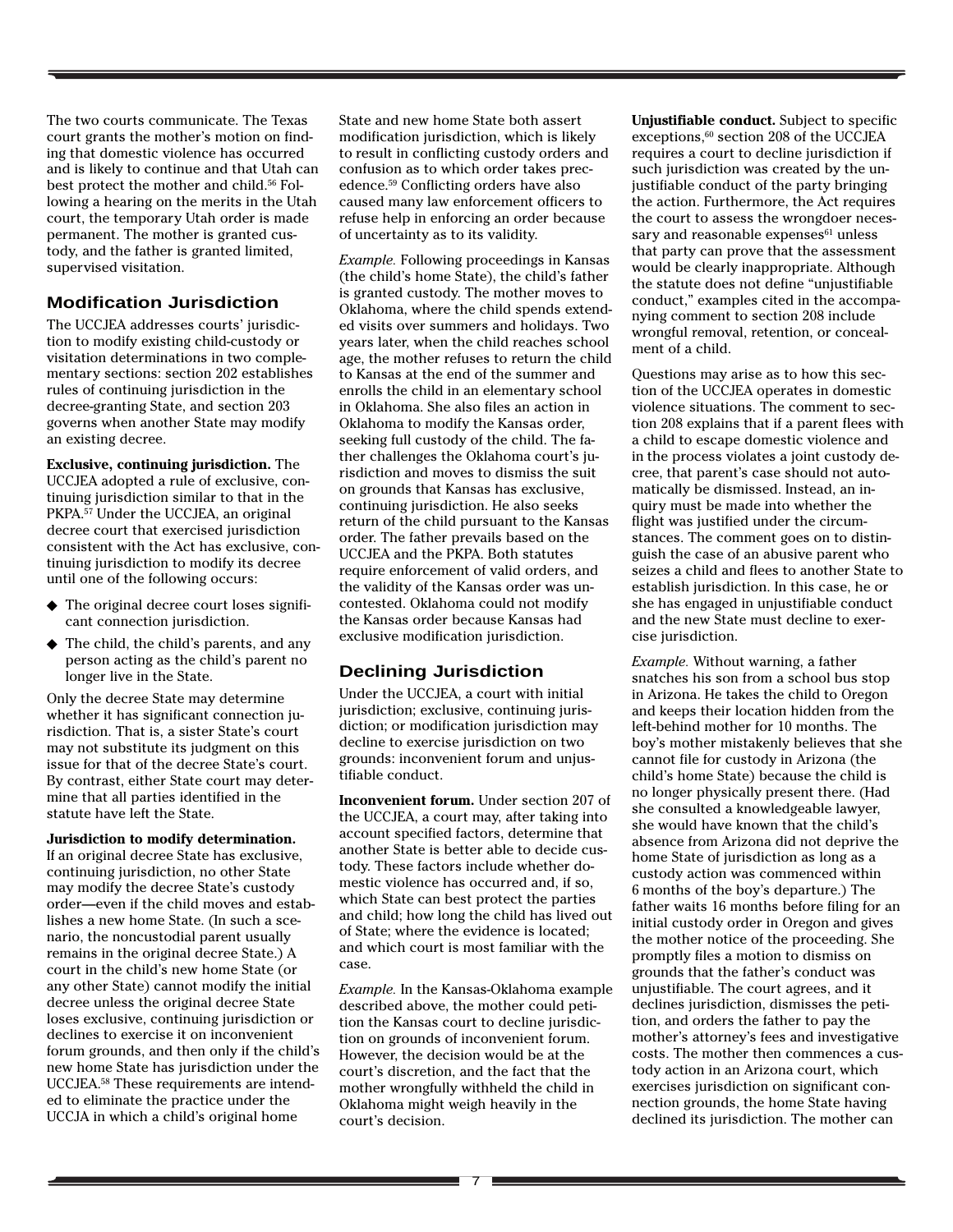then seek enforcement of the Oregon order in Arizona, using any of the enforcement procedures in the UCCJEA or other procedures available in that State. The UCCJEA and the PKPA require Arizona to enforce the mother's order.

# **Duty To Enforce Under the UCCJEA**

The UCCJEA requires State courts to recognize and enforce child-custody determinations made in substantial conformity with the jurisdictional provisions of the Act or made under factual circumstances that meet the jurisdictional standards of the Act.62 This basic duty to enforce is the same as that in the UCCJA; however, a custody order is enforceable under the UCCJEA only if the issuing court exercised jurisdiction in conformity with the UCCJEA.

In addition to establishing a duty to enforce sister States' custody and visitation orders, the UCCJEA creates five new interstate enforcement mechanisms. These mechanisms, each described in this section, supplement any other enforcement procedures available under State law.

**Registration of an out-of-State custody determination.** The UCCJEA creates a process for registering out-of-State custody and visitation orders.<sup>63</sup> Parents and other parties are not required to register a custody or visitation determination but may choose to do so for the following reasons:

- ◆ Registration puts the courts of a State on notice of an existing custody determination and of the issuing court's exclusive, continuing jurisdiction.
- ◆ Registration is a pretest of enforceability; that is, it can be used to obtain assurance that the custody determination will be enforced in the future.<sup>64</sup>
- ◆ Registration limits possible defenses to enforcement at a later date, which simplifies and expedites subsequent enforcement efforts.
- ◆ Uncontested registration may obviate the need for lawyers in a case, which would be a great benefit to parents who cannot afford counsel.
- ◆ A registered order is enforceable as if it were a local order as of the date of registration.

The process for registering out-of-State custody determinations is straightforward. A party sends a request for registration to a court in another State, along with copies of the child-custody determination and other required information. The court files the order as a foreign judgment and serves notice on the parent (or person acting as a parent) who has been awarded custody or visitation in the order. Persons who receive notice have 20 days to request a hearing to contest the validity of the order. If no such request is made, the order is confirmed as a matter of law and may be enforced as if it were a local order.

If the registration is contested, only three defenses are available:

- ◆ That the court making the custody determination lacked jurisdiction.
- ◆ That the person contesting registration was entitled to but did not receive notice of the underlying custody proceeding in accordance with the UCCJEA.
- ◆ That the child-custody determination has been vacated, stayed, or modified.

The UCCJEA's registration process differs from the UCCJA provision requiring clerks of court to maintain a registry for filing out-of-State decrees. The UCCJA's registry provision was omitted from the UCCJEA.65

**Temporary visitation orders.** Under the UCCJEA, courts may issue temporary orders to enforce visitation schedules in other States' court orders or visitation provisions of out-of-State orders that do not contain a specific schedule.<sup>66</sup> For instance, courts may order compensatory visitation time or give specific meaning to another State's award of "reasonable visitation."

Although this section gives judges the authority to issue temporary orders to facilitate visitation that might not otherwise occur, it does not confer modification jurisdiction to make wholesale changes to sister States' orders. Consistent with the UCCJEA and the PKPA, permanent changes to the underlying custody order may be made only by the court with modification jurisdiction, unless that State declines to exercise jurisdiction.

**Expedited enforcement of custody determinations.** Sections 308–310 of the UCCJEA create a new enforcement remedy, the object of which is the immediate recovery of a child.<sup>67</sup> It is fast and summary in nature. If there is a risk of serious

physical harm or abduction, this remedy may be used in concert with a warrant to take physical custody of a child (UCCJEA section 311, as discussed below).

The UCCJEA's expedited enforcement sections provide for an enforcement hearing, normally within 24 hours of service (i.e., on the next judicial day after service). If that date is impossible, the hearing must be held on the first judicial day possible. In other words, this is a priority proceeding on the fastest track available.

At the hearing, the respondent has limited defenses, the availability of which depends on whether the order has been registered. If so, the only available defense is that the order has since been vacated, stayed, or modified. If the custody order has not been registered, the respondent may assert the three defenses that could have been raised in a registration proceeding: (1) lack of jurisdiction in the issuing court; (2) the underlying custody order has been vacated, stayed, or modified; and (3) lack of notice.

At the conclusion of the hearing, unless the respondent has established a defense, the court must issue an order authorizing the petitioner to take immediate physical custody of the child. Pursuant to section 312, the court must also order the respondent to pay the petitioner's necessary and reasonable expenses $68$  unless the respondent shows that such award would be clearly inappropriate. (If the respondent had prevailed, the court would assess the petitioner with costs and expenses because section 312 expressly provides for an award to the "prevailing party.") The return order may also include a directive for law enforcement assistance.

**Warrants to take physical custody of a child.** The UCCJEA also includes a procedure to ensure a child's safety and presence in the jurisdiction when notice of an enforcement proceeding might cause the recipient to harm or flee with the child.<sup>69</sup> On a finding that a "child is imminently likely to suffer serious physical harm or be removed from the State," section 311 specifically authorizes a court to issue a warrant directing law enforcement officers to take immediate physical custody of the child.

Warrants to take physical custody of a child (also known as "pickup" orders) are obtained under the UCCJEA in conjunction with an enforcement action. The petitioner files a verified application to obtain a warrant to take physical custody of the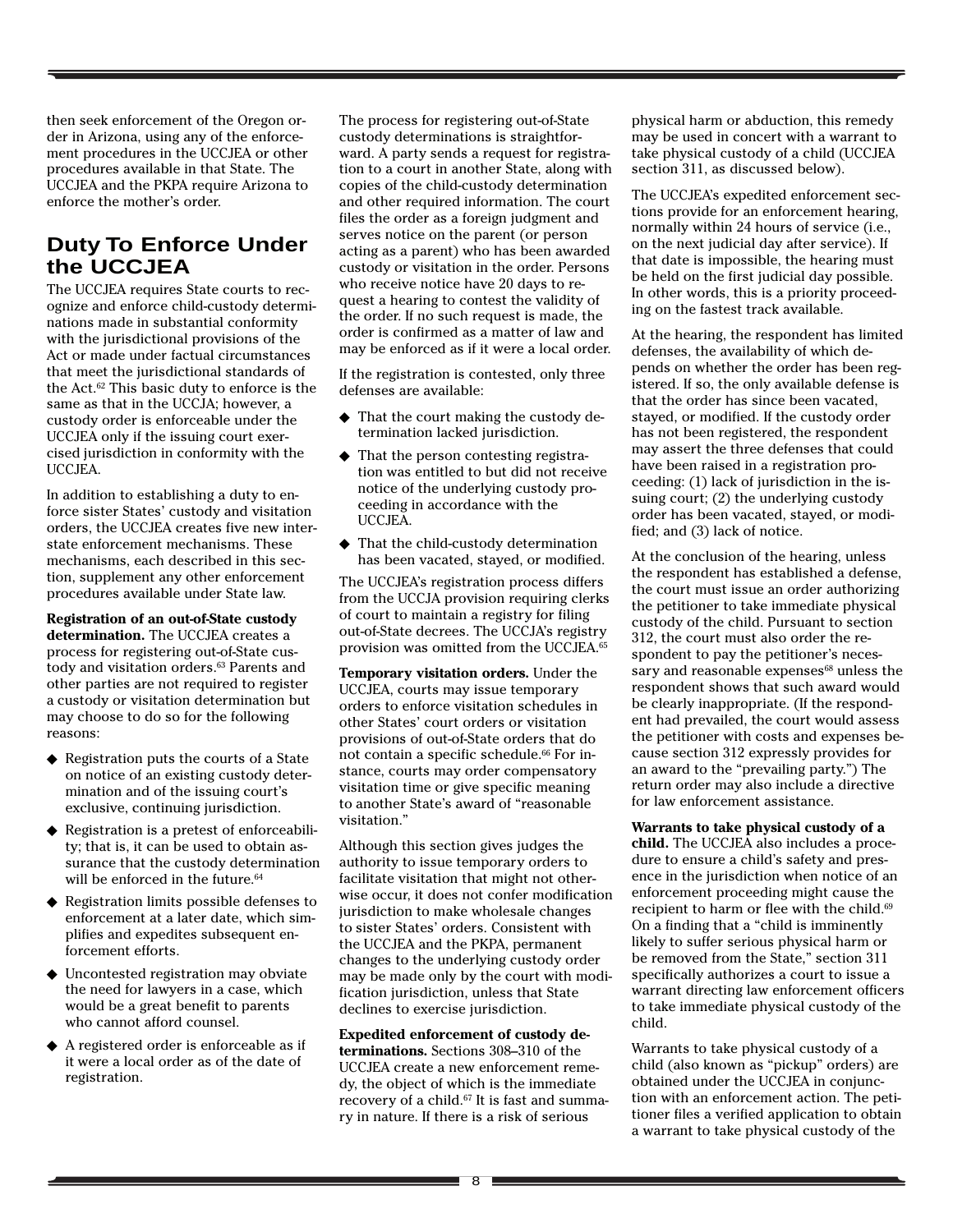child upon filing an enforcement action. The court must take testimony from the petitioner or another witness. The testimony may be taken by phone, in person, or by any other means allowed under local law. If the court finds that the child is imminently likely to suffer serious physical harm or be removed from the State, the court may issue a warrant to take physical custody of the child. The warrant must direct law enforcement officers to pick up the child immediately, and it must provide for the child's placement pending the enforcement hearing. The respondent must be served with the petition, warrant, and order immediately after the warrant is executed (i.e., after the child is picked up), and the enforcement petition must be heard on the next judicial day unless that date is impossible.

This remedy may be especially helpful in preventing international abductions. The ICARA contemplates that courts hearing Hague Convention cases may take measures under State and Federal law to protect the well-being of a child or to prevent further removal or concealment before final disposition of the petition. Section 311 of the UCCJEA provides the authority to do so.

**Public enforcement provisions.** Sections 315–317 of the UCCJEA provide a mechanism for enforcing custody and visitation orders70 that is modeled on a system that has functioned remarkably well in California for more than 20 years with wide support from the criminal justice community. (See "The Role of Prosecutors and Law Enforcement in Civil Custody Enforcement: California's Experience," page 10.)

State legislatures may designate any public officials they deem appropriate to implement sections 315 and 316. Although most States will select prosecutors and law enforcement, legislatures may designate other public officials, such as a "Friend of the Court." California's experience exemplifies the advantages of allowing district attorneys, criminal investigators, and other law enforcement officers to play an active part in civil enforcement of custody determinations. The following explanation of sections 315–317 assumes that State legislatures have designated prosecutors and law enforcement officers to exercise the new discretionary powers.

Section 315(a) of the UCCJEA gives prosecutors statutory authority to take any lawful action—including instituting a proceeding under article 3 or any other available

civil proceeding—to locate a child, facilitate a child's return, or enforce a childcustody determination. Any actions taken by the prosecutor are done on behalf of the court. The prosecutor does not represent any party.

The prosecutor may act if one of the following exists:

- ◆ A prior custody determination.
- ◆ A request from a court in a pending child-custody proceeding.
- ◆ A reasonable belief that a criminal statute has been violated.
- ◆ A reasonable belief that a child has been wrongfully removed or retained in violation of the Hague Convention.

Under section 315, prosecutors may request the assistance of law enforcement officers, and section 316 expressly authorizes them to respond to such a request.<sup>71</sup> Under section 317, prosecutors and law enforcement agencies may recover their direct costs and expenses from a nonprevailing party.

The authority granted under these sections is discretionary, meaning that prosecutors may elect to use their new civil authority to resolve custody and visitation interference cases but are not required to do so. For example, a prosecutor may opt for civil remedies under the UCCJEA when this approach would best serve the child and family. Compared with criminal proceedings, civil proceedings tend to be less traumatic for children. In all cases, prosecutors may choose, under State criminal law, to prosecute the perpetrator-parent if prosecution is in the interest of justice. Civil and criminal remedies may be pursued simultaneously in some circumstances. In short, the UCCJEA adds civil remedies to the tools prosecutors already have under criminal statutes but allows prosecutors to choose how to proceed in parental kidnapping cases.

Sections 315–317 offer potential advantages to prosecutors, children, and parents. Specifically, the provisions may:

- ◆ Deter abductions and encourage citizens to respect the terms of court orders.
- ◆ Deter self-help recoveries ("reabductions"), which can be harmful to children and may have civil or criminal consequences for parents.
- ◆ Create an interstate network of reciprocal assistance to resolve custodial

interference cases. This network should result in faster resolution of many interstate custody and visitation disputes, thereby sparing children the trauma of protracted custody litigation, reducing litigation costs for parents, and limiting more costly prosecutions by allowing prosecutors to pursue civil remedies.

- ◆ Give prosecutors the authority to assist with civil enforcement, thereby providing custodial parents of limited financial ability lawful means by which to secure return of their children.
- ◆ Involve public authorities in handling international child-custody and visitation disputes under the Hague Convention. Their involvement should improve the United States' standing with treaty partners—many of whom now provide free legal assistance to U.S. citizens seeking return of their children from abroad—and may foster the return of more children who have been abducted from this country.
- ◆ Give the criminal justice community the option of using civil remedies in interstate and international custody and abduction cases, while leaving the door open to prosecute the abducting parent when circumstances warrant. This leeway should facilitate resolution of these difficult cases in the best interests of children and society.

# **Conclusion**

This Bulletin has highlighted the many ways in which nationwide enactment of the UCCJEA would improve interstate child-custody practice. To recap a few, the UCCJEA adopts the PKPA's priority for home State jurisdiction in initial custody cases and codifies the principle of exclusive, continuing jurisdiction. These provisions will clarify where child-custody proceedings should be brought and substantially reduce the number of competing custody proceedings in sister States. The UCCJEA also includes the following innovative enforcement mechanisms: the expedited enforcement procedure, the warrant to take physical custody of a child, and the public officials sections of the Act, all of which should result in swifter, more streamlined, and more predictable interstate enforcement of custody and visitation orders. The UCCJEA's new interstate jurisdictional rules and procedures reflect sensitivity to the safety needs of parents and children who are the victims of domestic violence.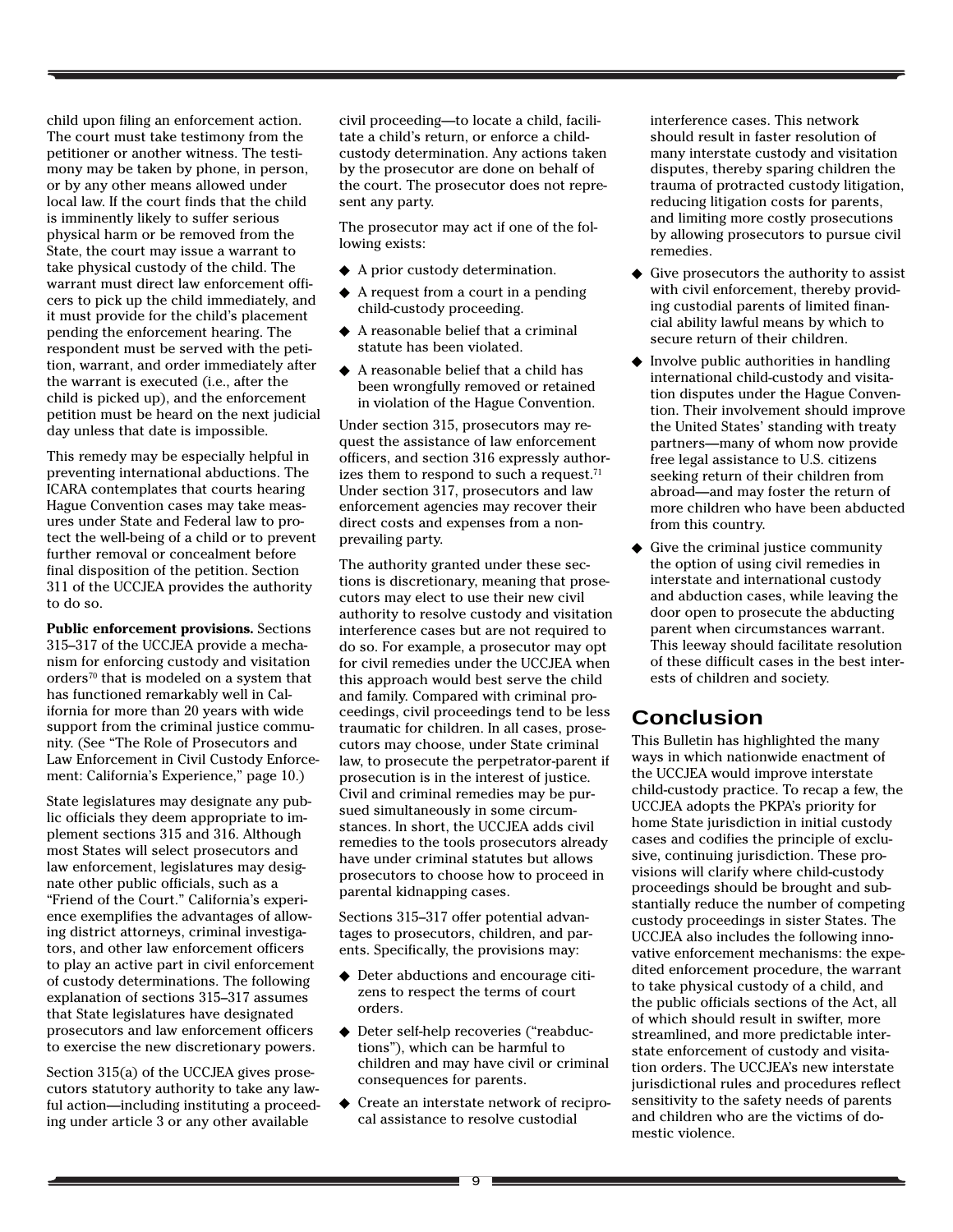### **The Role of Prosecutors and Law Enforcement in Civil Custody Enforcement: California's Experience**

District attorneys and law enforcement officers in California have had the statutory authority to intervene in civil child custody enforcement cases for more than 20 years. The UCCJEA's "public officials" provisions are modeled on California law. Although California's enactment of the UCCJEA has changed some enforcement practices,<sup>1</sup> it is useful to examine the extensive pre-UCCJEA experience of California's prosecutors and law enforcement officers in these cases.

A California prosecutor seeking to recover a child being wrongfully kept in another State (in violation of a custody determination) may evaluate the case to determine whether to initially proceed criminally or civilly. The prosecutor will consider several factors in determining his or her approach. Factors affecting the decision include the following:

- ◆ Facts surrounding the abduction.
- ◆ Evidence that the child is in danger.
- ◆ The child's age.
- ◆ Date the child was initially taken.
- ◆ The likelihood that the child will be removed from the country.
- ◆ Concealment of the child.
- ◆ Allegations or evidence of domestic violence or child abuse.
- ◆ The criminal history of both parties.
- ◆ The probability of recovering the child without pressing criminal charges against the abductor.
- ◆ The assistance available from the other State without pressing criminal charges.

Readers interested in promoting enactment of the UCCJEA in their State should contact the Governor's office and members of the Judiciary Committees in their State legislature to request action on the legislation. Legislative packets and copies of the

- ◆ The likelihood of flight.
- ◆ The health and welfare of the child.

Although the prosecutor may initially choose a civil approach, he or she retains the discretion to proceed criminally against the abductor if the facts and circumstances warrant (e.g., where facts are uncovered that indicate that the child may be endangered or abused).

Under civil enforcement, once the abducting parent and the child are located, the district attorney may contact the abducting parent by telephone, explain the law, and request a voluntary return. If the abducting parent refuses to cooperate or if such contact may trigger flight and concealment of the child, the district attorney will secure an order from the California court directing the district attorney to recover the child. This order gives the district attorney temporary custody of the child for the purpose of the child's recovery and designates temporary placement of the child. (The court may order the child placed with the left-behind parent, in foster care, or otherwise, depending on the facts and circumstances of the case.) The district attorney (or criminal investigator working with the district attorney) then contacts the law enforcement agency and the court in the jurisdiction where the child is located to arrange for pickup of the child (and to inquire about a UCCJEA enforcement proceeding, if applicable). The district attorney ascertains the procedures and requirements of the law enforcement agency and the court regarding enforcement practices and any other pertinent issues, such as arrangements for overnight shelter and care.

If the law enforcement agency is cooperative, pickup of the child generally goes smoothly. If a court hearing is required, the presence and/or testimony of the district attorney's investigator may be sufficient for the court to order the return of the child with the investigator. If the local law enforcement agency is not cooperative or if an enforcement action is required, the district attorney may retain a

law may be obtained from NCCUSL. (Contact information for NCCUSL appears in the "For Further Information" section.)

Once the UCCJEA is enacted, its success will depend on lawyers using it wisely,

lawyer (at State expense) to bring the action under local law.

In predecree abduction cases (i.e., when there is no custody determination at the time of the abduction), the district attorney usually requires the left-behind parent to initiate a custody proceeding. However, the district attorney can file the appropriate initial pleading in certain cases.

In cooperation with the California State Attorney General, California district attorneys also play an important role in international child abduction cases involving the Hague Convention. When a child is abducted to California from a Hague Convention country, the district attorney may seek the voluntary return of the child or pursue a court action under the Convention for the return of the child. When a child is abducted from California to a Hague Convention country, the district attorney is involved in locating the child and may file an application with the U.S. Department of State or directly with the foreign Central Authority under the Hague Convention seeking the child's return.

Based on California's experience, the cost of using prosecutors and law enforcement in the civil enforcement of custody matters should be modest. Using civil remedies to resolve custodial interference cases typically costs less than prosecuting wrongdoer parents. In 1989, the California Controller's Office paid counties \$3.3 million for their work in 5,890 cases statewide. The 1991–92 budget was also \$3.3 million, but prosecutors assisted in almost 8,000 cases of civil custody enforcement and recovered 3,000 abducted children. The volume of cases has grown since then, with corresponding increases in State spending, as more counties have become involved in civil custody enforcement. Other States can expect to spend less than California because California, the most populous State, probably has the highest volume of custodial interference cases in the country.

courts interpreting it uniformly, and public officials using the law's new tools effectively to minimize the harmful effects children endure when they are pawns in interjurisdictional custody battles.

<sup>1</sup> One of the most important changes since enactment of the UCCJEA is the increase in interstate judicial communication to address jurisdictional and enforcement issues.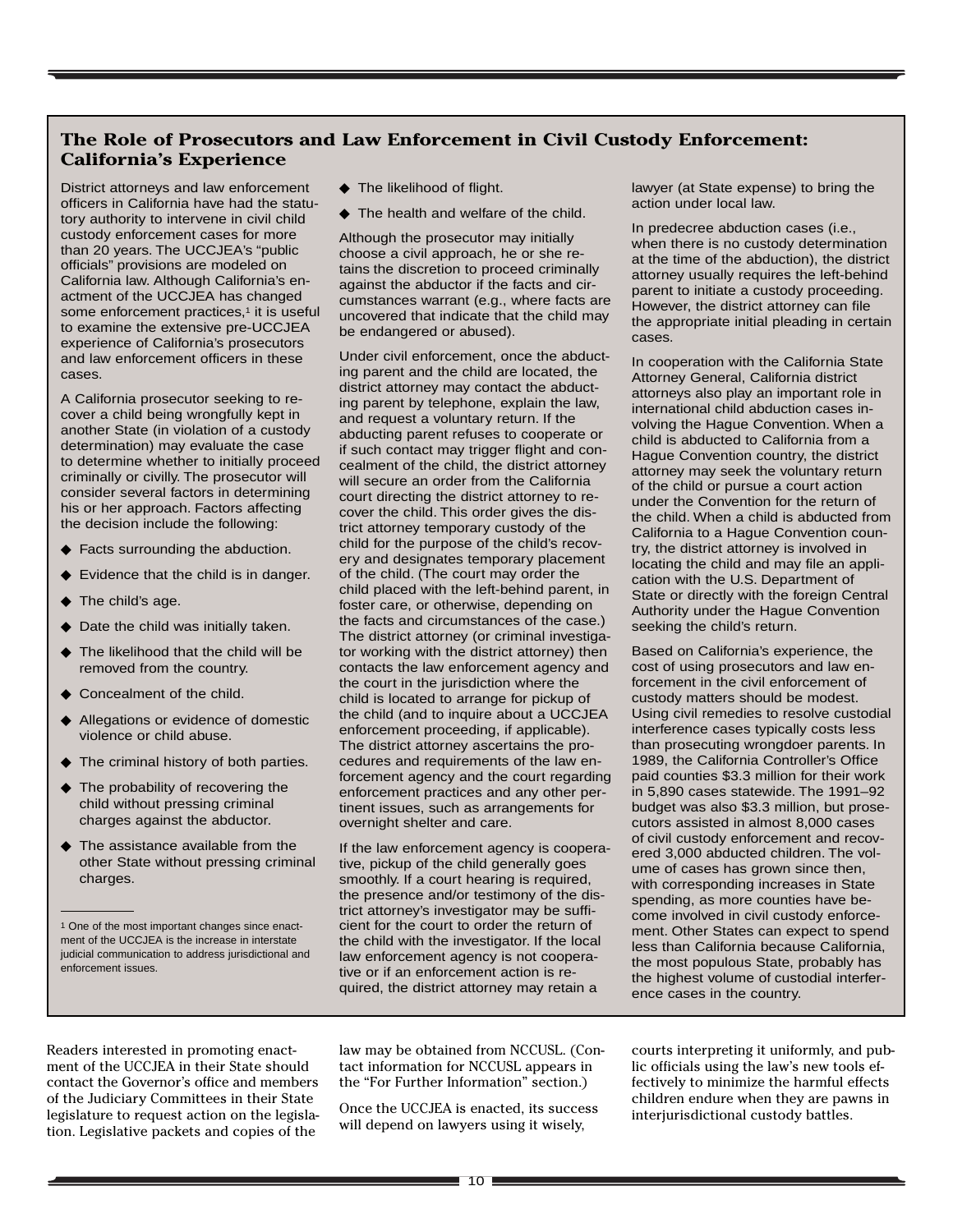### **A Prosecutor's Perspective**

As a general proposition, California's prosecutors and law enforcement officers are very supportive of the dual civil/criminal approach to custodial interference cases. In 1992, when the State was making programmatic cuts to reduce its deficit, strong statewide support from the criminal justice community fended off an effort to cut a program that implemented this approach. A district attorney with expertise in child abduction cases sums up why the program was well received by California's criminal justice community and why the UCCJEA should be supported:<sup>1</sup>

As a prosecutor assigned to the Child Abduction Unit of the Santa Clara County D.A.'s Office for the past 6 years, I can personally attest to the incalculable value of the availability of civil, as well as criminal, enforcement tools in resolving interstate child abduction cases. This office alone has recovered approximately 1,777 children in the last 10 years. The ability to act in a civil context has been an important factor in recovery of these children. In the majority of the custody and visitation disputes I have handled, resolving the issues without criminal proceedings has clearly served the best interests of the children involved. Other states do not have the same ability to serve and recover their children. The most effective deterrent to child abduction in this country would be the nationwide network of law enforcement and prosecutors this bill [the UCCJEA] would create.

1 J.M. Heim, Deputy District Attorney, Child Abduction Unit, Santa Clara County, CA, personal communication, March 1996, to Justice Marian Opala, Chair, UCCJEA Drafting Committee, in support of the prosecutor/law enforcement sections of the UCCJEA.

# **For Further Information**

For additional information on the UCCJEA, readers may contact the organizations listed and described below. Brief descriptions of selected publications available from each organization are also provided.

## **Organizations**

**American Bar Association (ABA) Center on Children and the Law**  740 15th Street NW., Ninth Floor Washington, DC 20005–1009 202–662–1720 202–662–1755 (fax) ctrchildlaw@abanet.org www.abanet.org/child

The ABA Center on Children and the Law concentrates on legal issues that directly affect children. The Center's Obstacles to the Recovery and Return of Parentally Abducted Children Project, funded by OJJDP and directed by Linda Girdner, Ph.D., documented problems that parents face when children are abducted interstate and internationally. Among the many recommendations contained in the original Obstacles Project's final report was the need for streamlined, uniform procedures to expedite interstate enforcement of custody and visitation orders. In furtherance of that goal, the Obstacles Project's Legal Director, Patricia M. Hoff, J.D., served as an advisor to the UCCJEA

drafting committee. Although the Center currently has no ongoing projects related to parental kidnapping, its Web site includes an extensive collection of literature about parental kidnapping and links to other resources.

#### **American Bar Association (ABA) Section of Family Law**

750 North Lake Shore Drive Chicago, IL 60611–4497 Attn: Jeff Atkinson, ABA advisor to the UCCJEA drafting committee 312–988–5000 www.abanet.org/family/home.html

The ABA is the largest voluntary association of lawyers in the United States, and its Section of Family Law is devoted to stabilizing and preserving the family. The spring 1998 issue of *Family Law Quarterly,* one of the section's two publications, focused on two uniform laws that affect children and families: the UCCJEA and the Uniform Interstate Family Support Act. The ABA advisor to the UCCJEA drafting committee, Jeff Atkinson, is an active member of the Section of Family Law.

#### **National Center for Missing and Exploited Children (NCMEC)**

Charles B. Wang International Children's Building 699 Prince Street Alexandria, VA 22314–3175 800–843–5678

703–274–2220 (fax) 77431.177@Compuserve.com www.missingkids.com

NCMEC is a private, nonprofit clearinghouse that was established in 1984 and operates under a congressional mandate. A resource center for child protection, NCMEC collects and distributes information on missing and exploited children and operates a national toll-free hotline, 800–THE–LOST (800–843–5678), for individuals to report missing children or request information. NCMEC assists families and can be of tremendous help to law enforcement in case management, case tracking, lead and information analysis, and coordination of responses across jurisdictional lines.

#### **National Center for Prosecution of Child Abuse (NCPCA)**

99 Canal Center Plaza, Suite 510 Alexandria, VA 22314 703–739–0321 703–549–6259 (fax) www.ndaa-apri.org/apri/NCPCA/Index.html

The National Center for Prosecution of Child Abuse recognizes child abuse as a crime for which perpetrators must be held accountable. Because no area of criminal justice has changed so rapidly in the past 15 years, the need for professional specialization is especially great. Committed to excellence in training, technical assistance, and publications, the National Center for Prosecution of Child Abuse is meeting that need. In cooperation with prosecutors and other child abuse professionals in the United States and internationally, the Center demonstrates concern for a particularly vulnerable group of crime victims based on the premise that children are entitled to equal treatment under the law.

#### **National Conference of Commissioners on Uniform State Laws (NCCUSL)**

211 East Ontario Street, Suite 1300 Chicago, IL 60611 312–915–0195 312–915–0187 (fax) www.nccusl.org

For more than 100 years, NCCUSL has promoted uniformity in State law and interstate cooperation by developing uniform acts and endeavoring to secure their enactment by the voluntary action of each State government. The conference includes commissioners from each State, the District of Columbia, the Commonwealth of Puerto Rico, and the U.S. Virgin Islands. Drafting committees made up of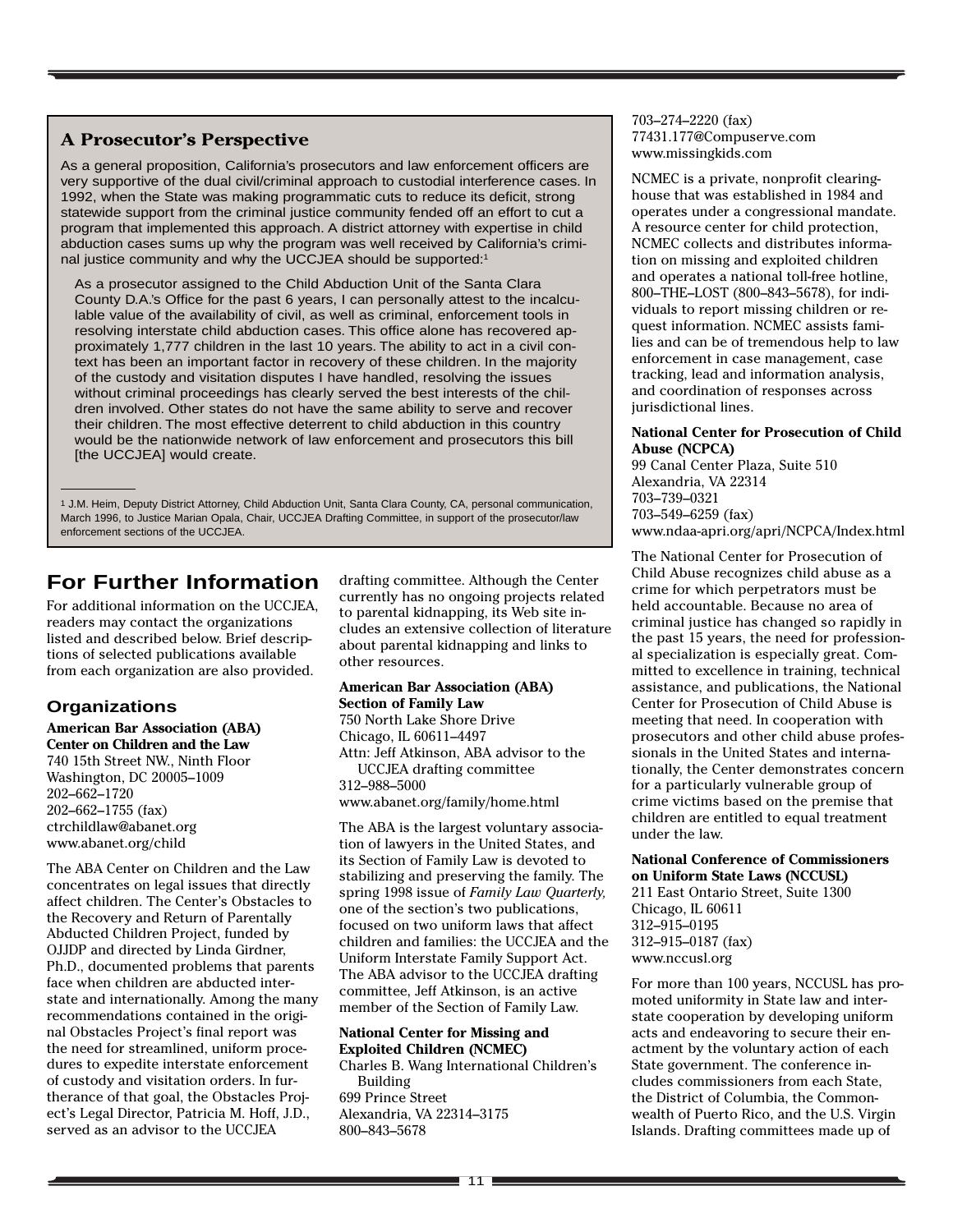commissioners are appointed to draft specific acts, and advisors and observers often participate in the drafting process. A draft uniform act must be read, section by section, at no fewer than two annual meetings before a decision is made, by vote of States, to promulgate the act as a Uniform Act.

NCCUSL approved the UCCJEA in 1997. Copies of the law are available from NCCUSL's Chicago address and may be downloaded from the NCCUSL Web site (www.nccusl.org).

#### **Office of Juvenile Justice and Delinquency Prevention (OJJDP) Child Protection Division (CPD)**

810 Seventh Street NW. Washington, DC 20531 202–616–3637 202–353–9093 (fax) www.ojjdp.ncjrs.org

OJJDP's Child Protection Division administers programs related to crimes against children and provides leadership and funding in the areas of enforcement, intervention, and prevention. CPD promotes effective policies and procedures to address the problems of abused, neglected, missing, and exploited children. Activities include conducting research, providing training and technical assistance, and supporting demonstration and service programs related to child victimization. CPD also supports the National Center for Missing and Exploited Children (see above), a clearinghouse and resource center that collects and distributes data regarding missing and exploited children and operates a national toll-free hotline (800–843–5678).

### **Publications**

**ABA Center on Children and the Law.** The following documents are available from the Center (see Issues/Parental Kidnapping on its Web site).

*Hague Child Abduction Convention Issue Briefs.* This 1997 material consists of four issue briefs that can help attorneys handle cases that fall under the Hague Convention on the Civil Aspects of International Child Abduction.

*The Hague Convention: A Curriculum for American Judges and Lawyers.* This 1997 publication explains how the Hague Convention can be used effectively within the United States in international parental kidnapping cases.

*Parental Kidnapping: Prevention and Remedies.* This paper is designed to help attorneys better understand parental abduction cases and applicable laws. It includes practical tips on protections that can be placed in child custody orders that may help prevent an abduction, tips that lawyers can give their parent clients, a review of possible legal actions that can be taken on parents' behalf, and governmental resources that can be used to help in these cases.

*Parental Kidnapping Law Reform Package* (consists of three proposed State laws: Parental Kidnapping Crime Act, Missing Children Record Flagging Act, and Tortious Interference With Child Custody and Visitation Act). This package, produced in 1996, contains three proposed State laws related to parental abduction that can be adopted by State legislatures.

**ABA Section of Family Law.** The following document is available from the Section (see Publications on its Web site).

*International Child Abductions: A Guide to Applying the 1988 Hague Convention, With Forms, Second Edition.* This guide provides all the basic information needed to invoke and apply the Hague Convention and the forms necessary for its use.

**NCMEC.** The following documents are available from NCMEC (see Education & Resources on its Web site or call 800–843–5678).

*Family Abduction.* This handbook guides parents through the civil and criminal justice systems, explains the laws that will help them, outlines prevention methods, and provides suggestions for aftercare following the abduction. It thoroughly details search and recovery strategies and contains advice for attorneys, prosecutors, and family court judges handling these cases.

*International Forum on Parental Child Abduction: Hague Convention Action Agenda.* This report details the findings of a forum held in September 1998 to study the Hague Convention on the Civil Aspects of International Child Abduction. It offers 12 action/agenda items to help strengthen the implementation of the Hague Convention.

*"The Kid Is With a Parent, How Bad Can It Be?": The Crisis of Family Abductions.* This issue brief discusses the seriousness of the problem of family abduction, considers whether the problem is growing, and

examines the challenges and opportunities this crime poses to policymakers.

*Missing and Abducted Children: A Law-Enforcement Guide to Case Investigation and Program Management.* This guide, authored by a team of 38 professionals from local, State, and Federal agencies, outlines a standard of practice for law enforcement officers handling several types of missing child cases, including runaways, thrownaways, family/nonfamily abductions, and disappearances in which the circumstances are unknown.

*When Your Child Is Missing: A Family Survival Guide.* Also available from OJJDP; see page 13 for description.

**NCPCA.** The following documents are available from NCPCA (see Publications on its Web site).

*Charging the Parental Kidnapping Case.* This monograph assists prosecutors in determining appropriate charges and sentencing recommendations. It notes that an aggressive investigative and prosecutorial approach sends the message that parental kidnapping is a serious crime with serious consequences for both victims and abductors and recommends that prosecution be seriously considered in every parental kidnapping case.

*Investigation and Prosecution of Parental Abduction, 2000* (Training Conference Notebook). This notebook contains training materials compiled for the 2000 NCPCA Conference, Investigation and Prosecution of Parental Abduction.

*Parental Kidnapping, Domestic Violence and Child Abuse: Changing Legal Responses to Related Violence.* This monograph assists investigators and prosecutors in developing appropriate responses to the interrelated crimes of parental kidnapping, domestic violence, and child abuse.

**NCCUSL.** Copies of acts, drafts, and legislation are available from NCCUSL (see NCCUSL Acts, Drafts & Legislation on its Web site).

**OJJDP.** The following documents are available from OJJDP (see Publications on its Web site or call the Juvenile Justice Clearinghouse at 800–638–8736) or from the National Criminal Justice Reference Service (visit www.ncjrs.org or call 800–851–3420).

*Addressing Confidentiality of Records in Searches for Missing Children* (NCJ 155183). This Report makes recommendations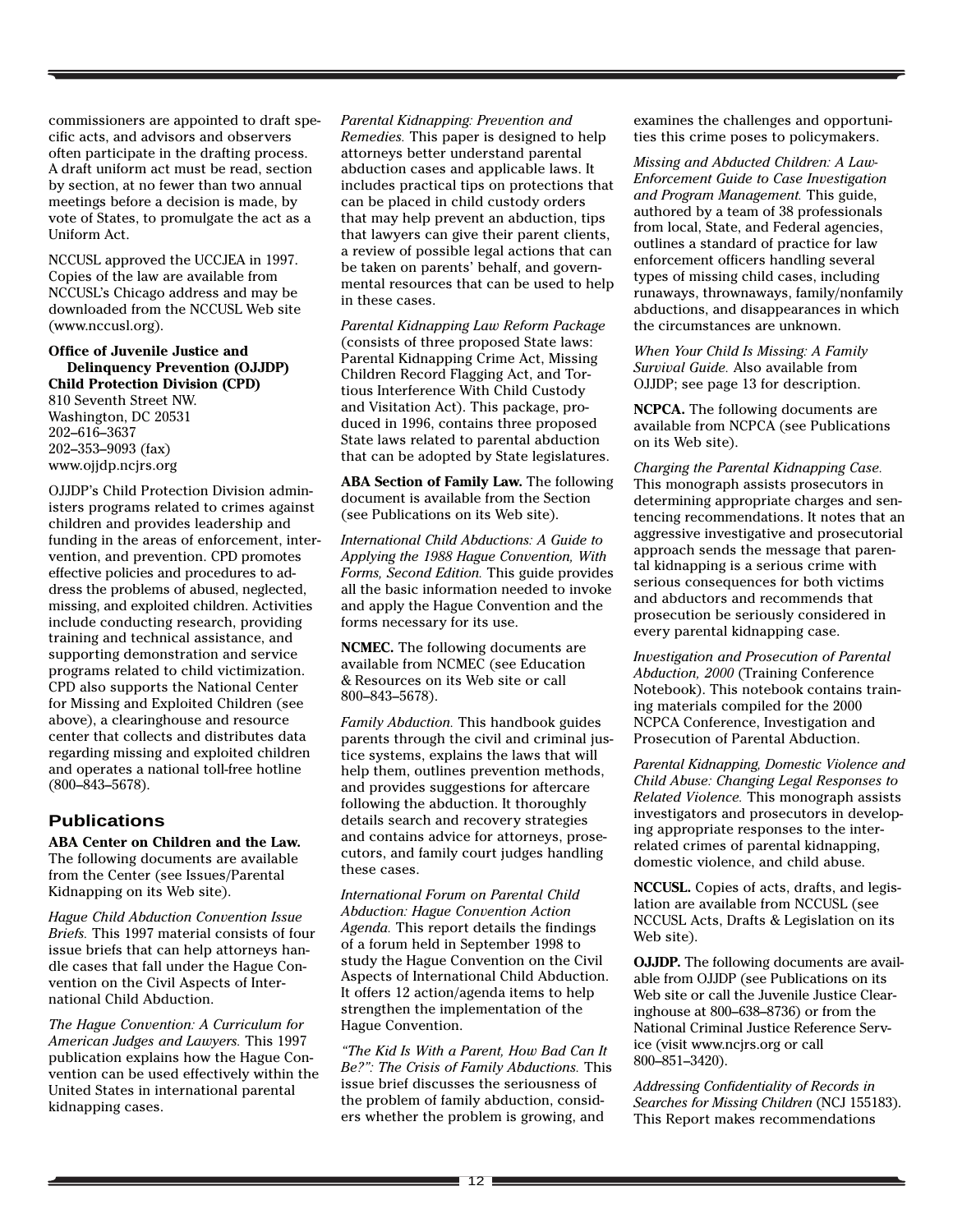concerning law enforcement agencies' access to records maintained by schools, hospitals, child welfare agencies, domestic violence shelters, and runaway shelters. The Report also covers information release procedures and includes a checklist for maximizing record access from service providers. The Report's appendixes contain additional information and other relevant statistical data on the confidentiality of records in searches for missing children, jurisdictions that allow record access or impose reporting requirements in missing children cases, and State laws affecting record access.

*The Criminal Justice System's Response to Parental Abduction* (NCJ 186160). This Bulletin summarizes primary findings from a study of the criminal justice system's response to parental abduction. Funded by OJJDP and conducted jointly by the American Bar Association Center on Children and the Law and Westat, the study examined all aspects of the system's response, including the reporting of the incident, investigation of the case, location and recovery of the child, and criminal prosecution of the abductor. The Bulletin reports results from the study's national survey of law enforcement agencies and prosecutors, site visits, and case file reviews and presents implications for legal, programmatic, and policy reforms.

*Early Identification of Risk Factors for Parental Abduction* (NCJ 185026). This Bulletin presents the design and findings of four OJJDP-funded projects on preventing family abductions: a documentary study, a criminal sanctions study, an interview study, and an intervention study. The findings provide information regarding the risk factors associated with parental kidnapping and strategies that can be used to intervene with at-risk families.

*Family Abductors: Descriptive Profiles and Preventive Interventions* (NCJ 182788). This Bulletin describes preventive interventions, such as counseling, conflict resolution, and legal strategies, that seek to settle custody and access disputes for families identified as at risk for parental abduction.

*A Family Resource Guide on International Parental Kidnapping* (NCJ 190448). This guide presents practical and detailed advice about preventing international kidnapping and increasing the chance that children who are kidnapped or wrongfully retained will be returned. It provides descriptions and realistic assessments of

the civil and criminal remedies available in international parental kidnapping cases, explains applicable laws and identifies both the public and private resources that may be called upon when an international abduction occurs or is threatened, and prepares parents for the legal and emotional difficulties they may experience.

*International Parental Kidnapping: A Law Enforcement Guide* (forthcoming). This guide provides practical information on the public and private resources and services that are available to assist law enforcement in international parental abduction cases. It explains applicable laws, defines agency roles and responsibilities, describes criminal and civil remedies, examines methods for prevention and interception, and discusses important issues and procedures to be addressed during an international parental abduction case.

*Issues in Resolving Cases of International Child Abduction* (NCJ 182790). This Report documents a lack of uniformity in the application of the Hague Convention across countries. It includes case histories, survey findings on left-behind parents, selected practices in international family abduction cases, and recommendations for the judicial and legal systems.

*Issues in Resolving Cases of International Child Abduction by Parents* (NCJ 190105). This Bulletin provides an overview of the major survey findings, selected good practices, and recommendations from the Report *Issues in Resolving Cases of International Child Abduction* (see previous entry).

*Obstacles to the Recovery and Return of Parentally Abducted Children* (Report: NCJ 144535; Research Summary: NCJ 143458). These publications present the results of a 2-year study of the legal, policy, procedural, and practical obstacles to the location, recovery, and return of parentally abducted children. They include recommendations to overcome each obstacle and extensive appendixes that describe the pros and cons of existing legal procedures for enforcing a custody order, sample forms to be used with existing legal procedures, and summaries of both civil and criminal appellate decisions.

*Parental Abduction: A Review of the Literature* (Available online only: ojjdp. ncjrs.org/pubs/missing.html#186160). This online resource summarizes current research and literature relating to the

primary issues involved in parental abduction.

*Prevention of Parent or Family Abduction Through Early Identification of Risk Factors* (NCJ 182791). Based on analyses of data from several California studies related to child abductions by a noncustodial parent, this Report outlines a set of characteristics of parents who abduct their children and presents indepth sociodemographic and legal information about the families of abducted children.

*Using Agency Records To Find Missing Children: A Guide for Law Enforcement* (NCJ 154633). This Summary focuses on procedures for obtaining and using the records of certain types of human service providers to find missing children. It examines the use of, access to, barriers to securing, and limitations of records from schools, medical care providers, runaway shelters, and domestic violence shelters.

*When Your Child Is Missing: A Family Survival Guide* (NCJ 170022; Spanish version: NCJ 178902). This guide, written by parents and family members who have experienced the disappearance of a child, explains how parents can best participate in the search for a missing child. It discusses the parents' relationship with law enforcement, examines issues related to the media, and presents practical information about distributing fliers and photos, organizing volunteers, and managing monetary donations.

# **Bibliography**

Gonzalez, R.M., Tumonis, E.F., and Dunham, R. 1998. *Attorney General Child Abduction Reference Manual.* Sacramento, CA: State of California Department of Justice, Office of the Attorney General.

Hoff, P.M. 1998. The ABC's of the UCCJEA: Interstate child-custody practice under the new act. *Family Law Quarterly* 32(2): 267–299.

Spector, R.G. 1998. Uniform Child-Custody Jurisdiction and Enforcement Act (with Prefatory Note and Comments). *Family Law Quarterly* 32(2):301–384.

# **Endnotes**

1. Uniform Child-Custody Jurisdiction and Enforcement Act (1997), 9(1A) U.L.A. 657 (1999). The text is accessible online at www.nccusl.org.

2. Uniform Child Custody Jurisdiction Act, 9(1A) U.L.A. 271 (1999).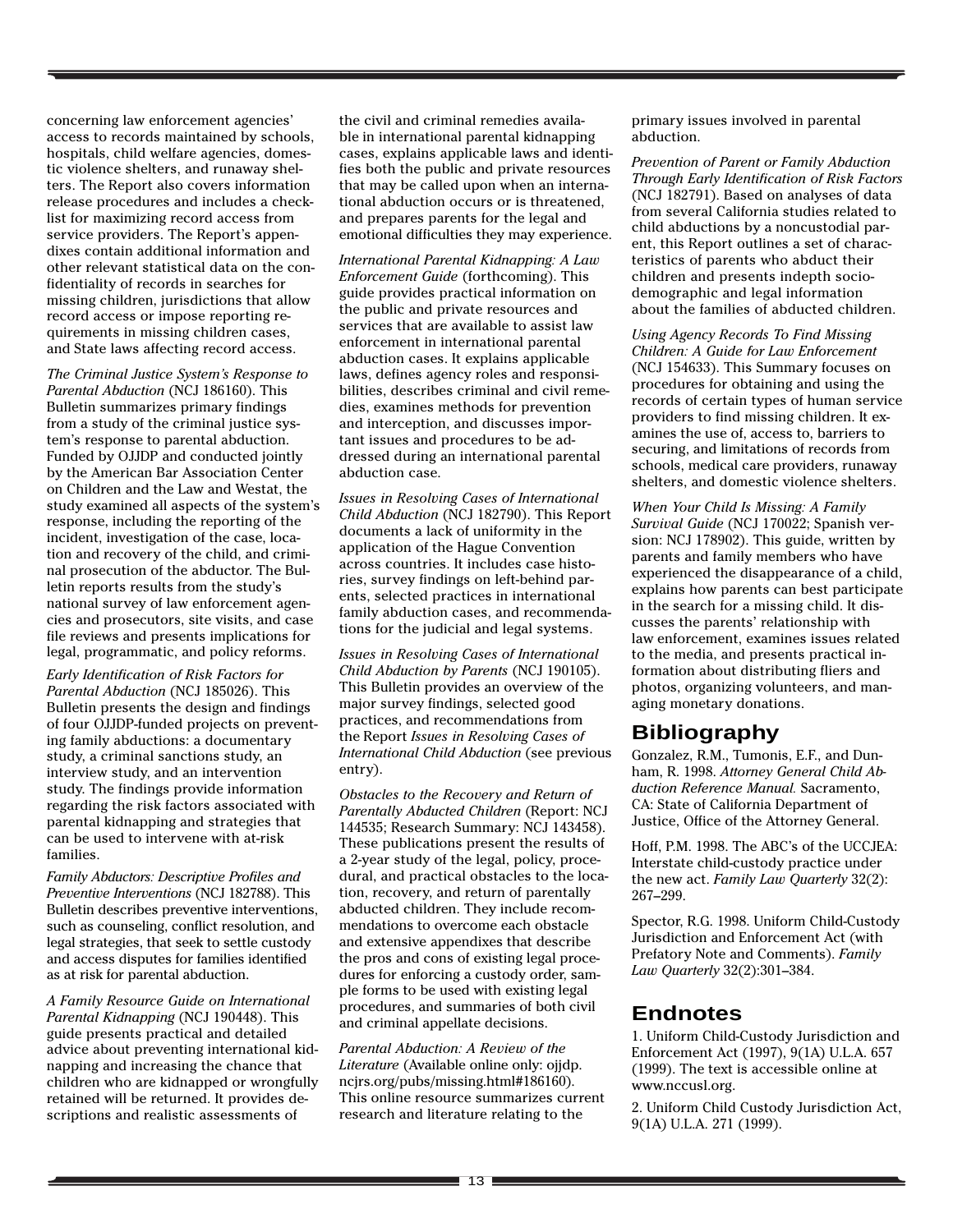3. Alabama, Alaska, Arizona, Arkansas, California, Colorado, Connecticut, the District of Columbia, Georgia, Idaho, Iowa, Kansas, Maine, Minnesota, Montana, New Mexico, North Carolina, North Dakota, Oklahoma, Oregon, Tennessee, Texas, Utah, Virginia, Washington, and West Virginia.

4. Florida, Hawaii, Illinois, Indiana, Maryland, Mississippi, Missouri, New Jersey, New York, and Rhode Island.

5. The terms "child-custody determination," "custody determination," and "order," as used in this Bulletin, refer to custody determinations and visitation determinations.

6. Parental Kidnapping Prevention Act of 1980, 28 U.S.C. § 1738A.

7. Violence Against Women Act of 1994; Violence Against Women Act of 2000, 18 U.S.C. §§ 2265, 2266.

8. The complete text of the Hague Convention can be found at 51 Fed. Reg. 10,494 *et seq.* (1986) or online via the U.S. Department of State's Web site at www.travel. state.gov, under "International Parental Child Abduction."

9. International Child Abduction Remedies Act, 42 U.S.C. § 11601 *et seq*.

10. Uniform Child Custody Jurisdiction Act, Prefatory Note. The Full Faith and Credit clause requires that full faith and credit "be given in each state to the public acts, records, and judicial proceedings of every other state" (U.S. Constitution, article IV, § 1).

11. Id.

12. Girdner, L.K., and Hoff, P.M., eds. 1993. *Final Report: Obstacles to the Recovery and Return of Parentally Abducted Children.* Washington, DC: American Bar Association Center on Children and the Law (hereinafter *Obstacles Project Final Report*). The *Obstacles Project Final Report* was considered by the UCCJEA drafting committee, and numerous recommendations from the report are reflected in the uniform act. In addition to suggesting amendments to the UCCJA and the PKPA, the *Obstacles Project Final Report* proposed an original "Act To Expedite Enforcement of Child Custody Determinations." The purpose of the statute was to alleviate the shortcomings and lack of uniformity in then-existing procedures for enforcing child-custody and visitation orders that had frustrated many parents trying to exercise their lawful courtordered rights. Article 3 of the UCCJEA incorporates many ideas from the proposed statute.

13. 28 U.S.C. § 1738A, "Full Faith and Credit Given to Child Custody Determinations."

14. 28 U.S.C. § 1738A(d). This section establishes the principle of "exclusive, continuing jurisdiction."

15. 28 U.S.C. § 1738A(g). This section prohibits simultaneous proceedings.

16. 28 U.S.C. § 1738A(e).

17. Like the UCCJA, the PKPA defines "home State" as the State in which a child has lived with a parent or person acting as a parent for at least 6 months preceding the commencement of a child-custody proceeding.

18. See endnote 12, supra*.*

19. See endnotes 6–9, supra*.*

20. 18 U.S.C. § 2266. The VAWA's definition of "protection order" expressly excludes child-custody orders issued pursuant to State child-custody laws (except to the extent that they are entitled to Full Faith and Credit under Federal law).

21. As of July 2001, the Hague Convention was in force between the United States and 49 countries. For a complete list of countries that are party to the Convention, see the U.S. Department of State's Web site (www.travel.state.gov) or the Hague Conference on Private International Law's Web site (www.hcch.net).

22. The Hague Convention, ratified in 1986, took effect in the United States in 1988 following enactment of the International Child Abduction Remedies Act.

23. UCCJA, section 1 (Purposes of Act; Construction of Provisions). The UCCJEA omitted a "purposes" clause for stylistic reasons: NCCUSL no longer includes clauses of this type in its uniform acts. The official comments note, however, that many of the original purposes of the UCCJA remain valid.

24. *In re Michelle Lemond,* 413 N.E.2d 228 (Ind. 1980). An extraordinary judicial panel—consisting of the Supreme Court of Indiana; the Court of Appeals of Indiana, First District; and the Chief Judge of the Court of Appeals—held two judges, a private attorney, and a county prosecutor in indirect criminal contempt for willfully and intentionally disobeying orders of the State Supreme Court and the mandate of the Court of Appeals in an interstate custody enforcement case brought pursuant to the UCCJA. Each judge and lawyer was fined \$500 and charged with costs. The contempt proceeding stemmed from a custody dispute between a mother in

Hawaii and her ex-husband, who retained custody of their daughter in Indiana. Proceeding in accordance with the UCCJA, the mother sought to enforce the Hawaiian court order in Indiana. The father resisted at every level of the State's courts.

After 3 years of litigation, the mother finally prevailed; the father had exhausted his remedies in the State courts, and it was expected that the orders of the State Supreme Court and the Court of Appeals would be honored and the child returned to her mother. However, the father's counsel staged an 11th hour attempt to shield his client from the orders of Indiana's highest courts by initiating the filing of a CHINS (Child In Need of Services) petition by the county prosecutor in juvenile court. The juvenile court issued the CHINS petition minutes before the Circuit Court's issuance of a writ of *habeas corpus* ordering the return of the child to her mother. However, the Circuit Judge assisted the father's efforts by ordering that the writ not be executed for 4 hours and then disqualifying himself from hearing the CHINS petition. A new judge was named to hear the CHINS petition, and it was this judge who found the daughter in need of services and ordered that she be detained for a mental examination.

Characterizing the sole legal issue in the contempt proceeding as whether the juvenile court's jurisdiction was properly invoked, the courts in this case held that they would "not tolerate the attempted use of emergency jurisdiction to reopen a fully litigated and decided custody battle" (413 N.E.2d at 245). The courts "became convinced that [the CHINS hearing] was not a good faith effort to help a child in need of services. Rather, it was a wellorchestrated effort to thwart the orders of these Courts by prostituting the emergency authority of a juvenile court" (id. at 238). The juvenile court judge should have recognized the CHINS petition for what it was: "nothing more than a pretense for the judge assuming jurisdiction," a sham designed to avoid the force and effect of the writ (id. at 242).

25. 716 P.2d 991 (Cal. 1986), *rev'd,* 484 U.S. 400, 107 S. Ct. 2433 (1987).

26. UCCJEA, section 102(4) (definition of "child-custody proceeding").

27. UCCJEA, section 201 (Initial Child-Custody Jurisdiction).

28. UCCJEA, section 202 (Exclusive, Continuing Jurisdiction). See also UCCJEA,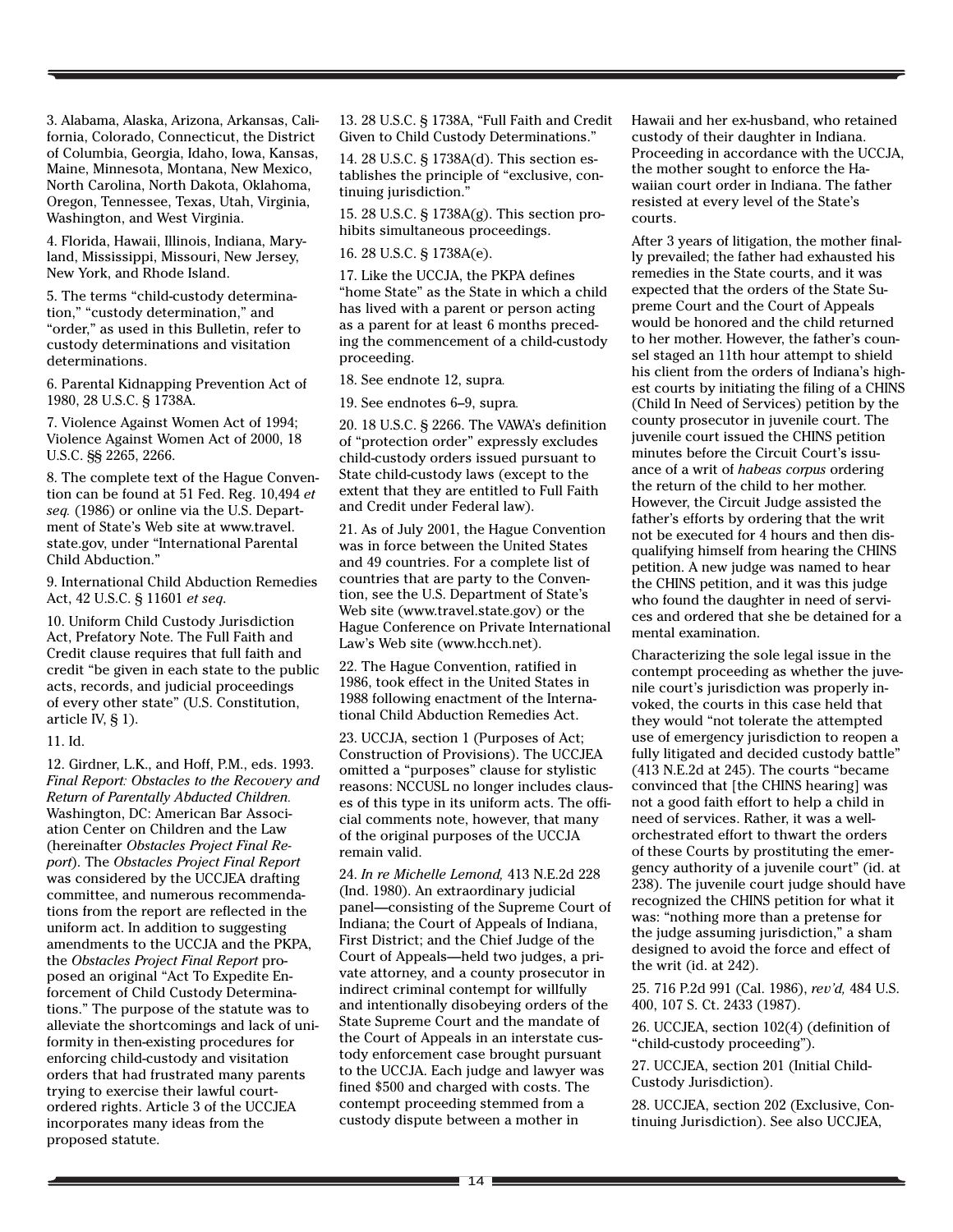section 102(13), which defines a "person acting as a parent" as "a person, other than a parent, who: (A) has physical custody of the child or has had physical custody for a period of six consecutive months, including any temporary absence, within one year immediately before the commencement of a child-custody proceeding; and (B) has been awarded legal custody by a court or claims a right to legal custody under the law of this State."

29. UCCJEA, section 204 (Temporary Emergency Jurisdiction).

30. UCCJEA, section 207 (Inconvenient Forum).

31. UCCJEA, section 208 (Jurisdiction Declined by Reason of Conduct).

32. UCCJEA, section 304 (Temporary Visitation).

33. UCCJEA, section 305 (Registration of Child-Custody Determination).

34. UCCJEA, sections 308–310 (Expedited Enforcement of Child-Custody Determination; Service of Petition and Order; Hearing and Order).

35. UCCJEA, section 311 (Warrant To Take Physical Custody of Child).

36. UCCJEA, sections 315–317 (Role of [Prosecutor or Public Official]; Role of [Law Enforcement]; Costs and Expenses). In States that enact these sections, prosecutors (or other designated public officials) and law enforcement officers are able to use the procedures to locate children, return them to the jurisdiction of the court, and enforce custody determinations.

37. UCCJEA, section 102(4) (definition of "child-custody proceeding").

38. UCCJEA, section 102(3)(d). See comment to UCCJEA, section 102: "By excluding proceedings involving monetary obligations, this Act continues the notion of divided jurisdiction. A court may well have jurisdiction to dissolve the marriage or to make an order for child support without having jurisdiction to make a custody determination. For a recent case, see *Stevens* v. *Stevens,* 682 N.E.2d 1309 (Ind. Ct. App. 1997)."

39. UCCJEA, section 103 (Proceedings Governed by Other Law).

40. UCCJEA, section 102(3)*.* Temporary orders are expressly included in the UCCJEA's definition of "child-custody determination." This definition is consistent with the PKPA definition and clarifies an ambiguity in section 2(2) of the UCCJA.

41. UCCJEA, section 105 (International Application of [Act]).

42. 51 Fed. Reg. 10,510.

43. UCCJEA, section 104 (Application to Indian Tribes).

44. UCCJEA, section 201(c). Personal jurisdiction over a party or a child is neither necessary nor sufficient to make a custody determination.

45. See UCCJEA, section 201(a)(2)(A) and (B), which provide that significant connection jurisdiction exists when "(A) the child and the child's parents, or the child and at least one parent or a person acting as a parent, have a significant connection with this State other than mere physical presence; and (B) substantial evidence is available in this State concerning the child's care, protection, training, and personal relationships; . . . ."

46. Under the UCCJEA, a court with jurisdiction may decline to exercise it if another State is a more convenient forum (section 207) or the petitioner has engaged in unjustifiable conduct (section 208).

47. UCCJEA, section 206 (Simultaneous Proceedings), part (a).

48. UCCJEA, section 206 (Simultaneous Proceedings), part (b); section 110 (Communication Between Courts).

49. UCCJEA, section 209 (Information To Be Submitted to Court).

50. UCCJEA, section 206 (Simultaneous Proceedings), part (b).

51. UCCJEA, section 201(a)(3).

52. UCCJEA, section 201(a)(4).

53. UCCJEA, section 204.

54. UCCJEA, section 205(a), and PKPA, 28 U.S.C. § 1738A(e).

55. UCCJEA, sections 209(a) and (e) protect against disclosure of addresses and other identifying information in the pleadings when disclosure would jeopardize a

child's or a party's health, safety, or liberty. If a State has adequate protections in existing law, it may reference them in section (a) and delete section (e).

56. UCCJEA, section 207(b)(1).

57. UCCJEA, section 202 (Exclusive, Continuing Jurisdiction).

58. UCCJEA, section 203 (Jurisdiction To Modify Determination).

59. The UCCJA prohibition against simultaneous proceedings was designed to prevent this situation, but courts in two or more States often proceed with their custody actions and issue conflicting orders notwithstanding the statutory prohibition.

60. UCCJEA, section 208(a)(1), (2), (3).

61. UCCJEA, section 208(c). Necessary and reasonable expenses include costs, communication expenses, attorney's fees, investigative fees, expenses for witnesses, travel expenses, and childcare expenses during the course of the proceedings.

62. UCCJEA, section 303 (Duty To Enforce).

63. See endnote 33, supra.

64. See comment to UCCJEA, section 305, which gives as an example a foreign parent seeking an advance determination of whether a foreign custody order will be recognized and enforced before sending a child to the United States for visitation.

65. This author favors retaining a childcustody registry provision in State enactments of the UCCJEA. For a detailed discussion of this issue, see Hoff, 1998.

66. See endnote 32, supra.

67. See endnote 34, supra.

68. Recoverable costs include communication expenses, attorney's fees, investigative fees, expenses for witnesses, travel expenses, and childcare expenses during the course of the proceedings.

69. UCCJEA, section 311 (Warrant To Take Physical Custody of Child).

70. UCCJEA, section 315 (Role of [Prosecutor or Public Official]).

71. This statutory authority should remove the threat of civil liability that influences many law enforcement decisions in child recovery situations.